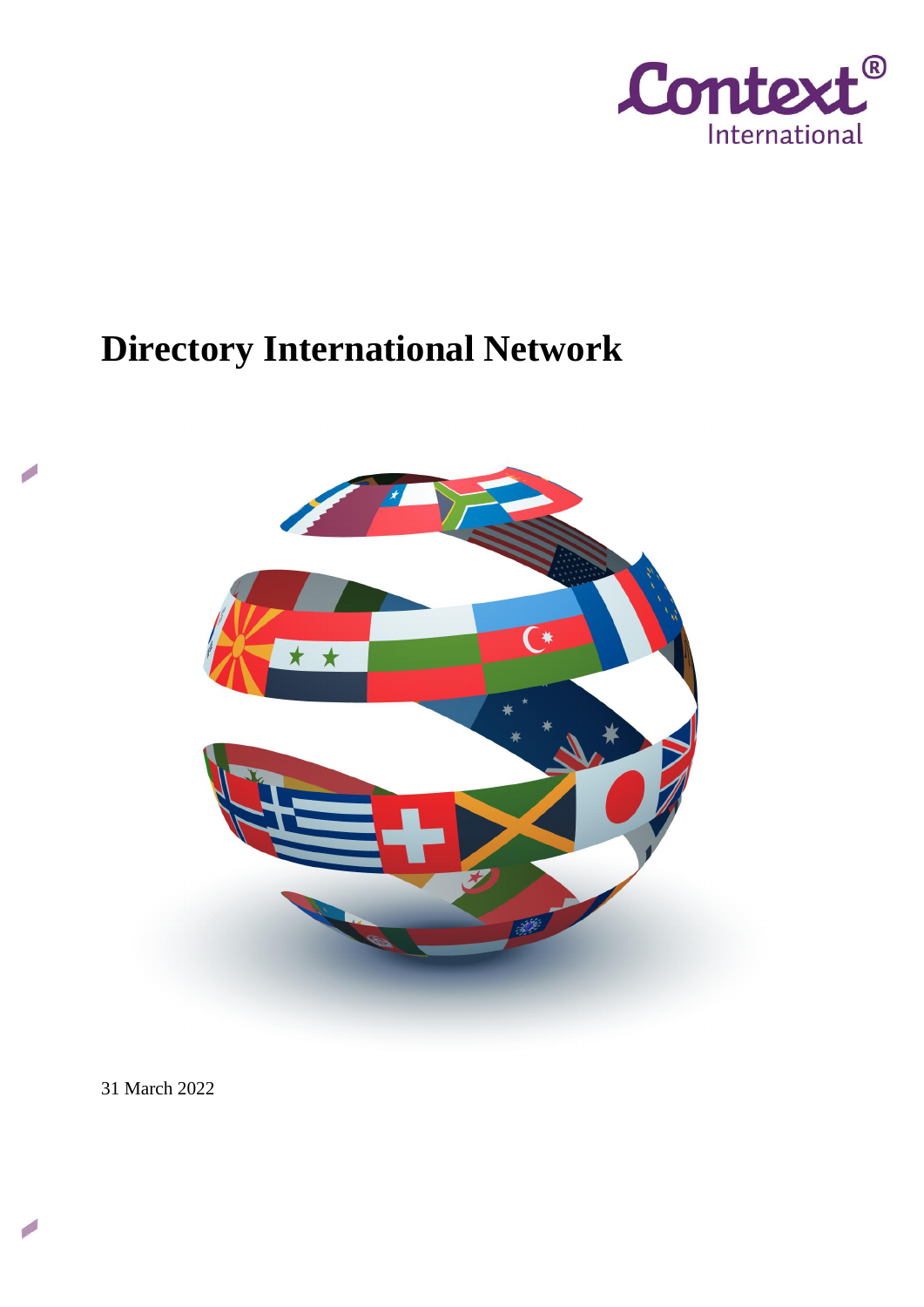Network Directory 1/26



| <b>Country</b>     | <b>Contact</b> | <b>Company</b>                                            | <b>City</b>                 |
|--------------------|----------------|-----------------------------------------------------------|-----------------------------|
| Albania            | Greece         | Forten Risk Management                                    | Athens                      |
| Algeria            | Algeria        | El Ammouchi Hassouna Toufik                               | Algérie                     |
| Andorra            | France         | <b>REAL IFC</b>                                           | Paris                       |
| Argentina          | Argentina      | Ascoli & Weil                                             | <b>Buenos Aires</b>         |
| Armenia            | Russia         | <b>LABB</b>                                               | Moscow                      |
| Australia          | Australia      | <b>ASTA Group</b><br><b>Technical Assessing</b>           | Vic. Park (Perth)<br>Sydney |
| Austria            | Germany        | Dr. Franz & Partner                                       | Bergisch Gladbach           |
| Azerbaijan         | Russia         | <b>LABB</b>                                               | Moscow                      |
| <b>Belarus</b>     | Russia         | <b>LABB</b>                                               | Moscow                      |
| Belgium            | <b>Belgium</b> | <b>BEM</b> Experts                                        | Mechelen                    |
| Belgium            | Belgium        | <b>ALECTO Consulting BV</b>                               | Evergem                     |
| <b>Belize</b>      | Guatemala      | Oficina de Ajustes Generales e<br>Inspecciones de Seguros | Guatemala                   |
| <b>Bolivia</b>     | Chile          | Abaco Chile Liquidadores de Seguros                       | Santiago                    |
| Bosnia Herzegovina | Greece         | <b>Forten Risk Management</b>                             | Athens                      |
| <b>Brazil</b>      | <b>Brazil</b>  | <b>Abaco Brasil Loss Adjusters</b>                        | Santos, São Paulo           |
| Bulgaria           | Greece         | Forten Risk Management                                    | Athens                      |
| Canada             | Canada         | Maltman International / CRU Group                         | Toronto                     |
| Canary Islands     | Spain          | Abaco International Loss Adjusters                        | Madrid                      |
| Chile              | Chile          | Abaco Chile Liquidadores de Seguros                       | Santiago                    |
| China              | China          | Pierre Leong & Co                                         | Shanghai                    |
| Colombia           | Colombia       | Abaco International Loss Adjusters                        | Bogotá                      |
| Congo D.R.         | Kenya          | <b>Mardee Services</b>                                    | Nairobi                     |
| Costa Rica         | Panama         | Abaco - Avinco                                            | San Franciso                |
| Croatia            | Greece         | Forten Risk Management                                    | Athens                      |
| Cuba               | Mexico         | <b>Abaco International Loss Adjusters</b>                 | Mexico City                 |
| Cyprus (North)     | Turkey         | Yeditepe Sigorta Ekspertiz Hiz.                           | Istanbul                    |
| Cyprus (South)     | Greece         | Forten Risk Management                                    | Athens                      |
| Czech Republic     | Czech Republic | Kolumbus                                                  | Prague                      |
| Dominican Rep.     | Dominican Rep. | <b>Abaco International Loss Adjusters</b>                 | Santo Domingo               |
| Ecuador            | Colombia       | Abaco International Loss Adjusters                        | Bogotá                      |
| El Salvador        | Mexico         | <b>Abaco International Loss Adjusters</b>                 | Mexico City                 |
| Estonia            | Finland        | Finnclaims                                                | Helsinki                    |
| Ethiopia           | Kenya          | <b>Mardee Services</b>                                    | Nairobi                     |
| Finland            | Finland        | Finnclaims                                                | Helsinki                    |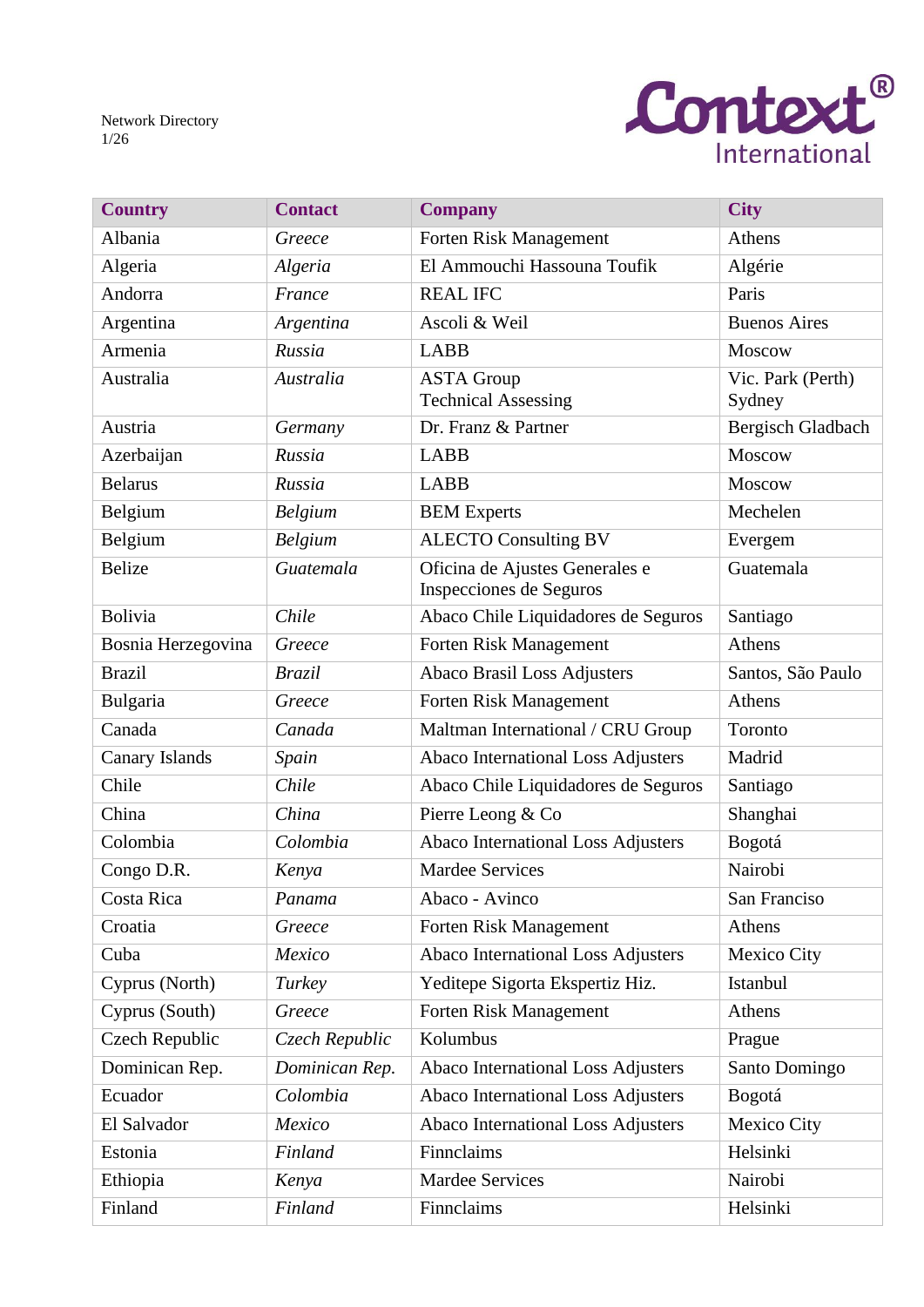Network Directory 2/26



| <b>Country</b>     | <b>Contact</b>        | <b>Company</b>                            | <b>City</b>        |
|--------------------|-----------------------|-------------------------------------------|--------------------|
| France             | France                | <b>REAL IFC</b>                           | Paris              |
| Germany            | Germany               | Dr. Franz & Partner                       | Bergisch Gladbach  |
| Ghana              | Nigeria               | Standard Adjusters & Co                   | Lagos              |
| Greece             | Greece                | Forten Risk Management                    | Athens             |
| Guatemala          | Guatemala             | <b>Abaco International Loss Adjusters</b> | Guatemala C.A.     |
| Honduras           | Mexico                | Abaco International Loss Adjusters        | Mexico City        |
| Hong Kong          | Hong Kong             | Pierre Leong & Co                         | Hong Kong          |
| Hungary            | Greece                | Forten Risk Management                    | Athens             |
| India              | <b>India</b>          | Mehta & Padamsey                          | Mumbai             |
| Indonesia          | <b>Indonesia</b>      | PT General Adjuster Indonesia             | Jakarta            |
| Ireland            | <b>United Kingdom</b> | <b>FitzGerald Consulting</b>              | <b>Brighton</b>    |
| <b>Israel</b>      | <i>Israel</i>         | A. Zghoul Loss Adjusters                  | Haifa              |
| Italy              | Italy                 | <b>Fire Gest</b>                          | Florence           |
| Italy              | Italy                 | RPA Rosati Perizie Assicurative S.r.l.    | Milan              |
| <b>Ivory Coast</b> | <b>Ivory Coast</b>    | <b>Geza Expertises</b>                    | Abidjan            |
| Japan              | Japan                 | Cornes & Co                               | Yokohama           |
| Jordan             | Jordan                | International Surveyors & Loss Adj.       | Amman              |
| Kazakhstan         | Russia                | <b>LABB</b>                               | Moscow             |
| Kenya              | Kenya                 | <b>Mardee Services</b>                    | Nairobi            |
| Kosovo             | Greece                | Forten Risk Management                    | Athens             |
| Kyrgyzstan         | Russia                | <b>LABB</b>                               | Moscow             |
| Latvia             | Poland                | <b>ARCA</b>                               | Warsaw             |
| Lithuania          | Poland                | <b>ARCA</b>                               | Warsaw             |
| Luxembourg         | Belgium               | <b>BEM</b> Experts                        | Mechelen           |
| Macedonia          | Greece                | Forten Risk Management                    | Athens             |
| Malawi             | Kenya                 | Mardee Services                           | Nairobi            |
| Malaysia           | Malaysia              | Mestari Adjusters                         | Kuala Lumpur       |
| Mexico             | Mexico                | Abaco International Loss Adjusters        | <b>Mexico City</b> |
| Montenegro         | Greece                | Forten Risk Management                    | Athens             |
| Mauritania         | Morocco               | Cabinet Djerrari                          | Casablanca         |
| Mozambique         | Kenya                 | <b>Mardee Services</b>                    | Nairobi            |
| Netherlands        | Netherlands           | Context                                   | Amsterdam          |
| New Zealand        | Australia             | <b>ASTA Group</b>                         | Christchurch       |
| Nicaragua          | Mexico                | Abaco International Loss Adjusters        | Mexico City        |
| Nigeria            | Nigeria               | Standard Adjusters & Co                   | Lagos              |
| Norway             | Sweden                | Skadekonsult                              | Stockholm          |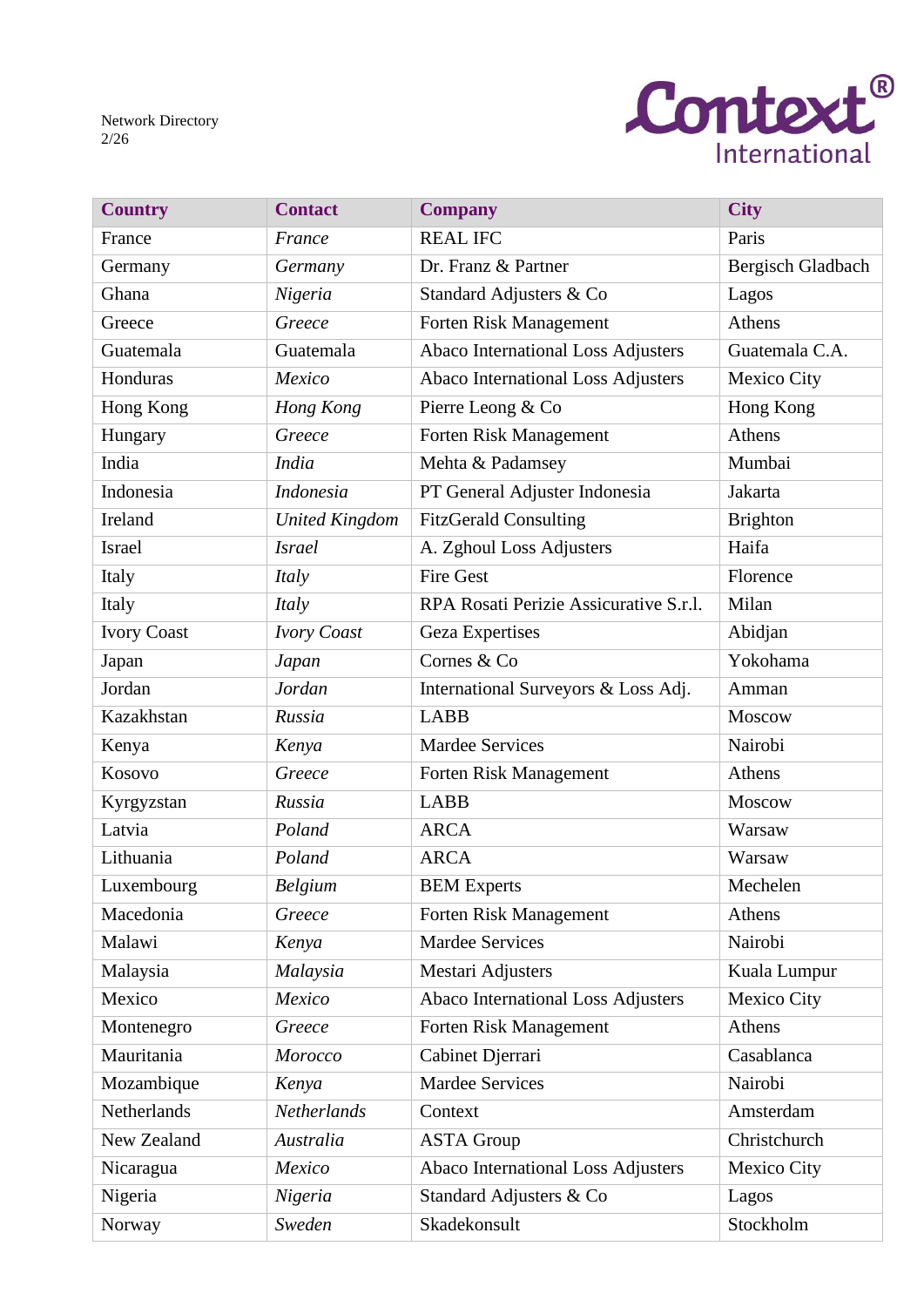Network Directory 3/26



| <b>Country</b>        | <b>Contact</b>        | <b>Company</b>                                      | <b>City</b>         |
|-----------------------|-----------------------|-----------------------------------------------------|---------------------|
| Panama                | Panama                | Abaco - Avinco                                      | San Franciso        |
| Papua New Guinea      | Indonesia             | PT General Adjuster Indonesia                       | Jakarta             |
| Paraguay              | Argentina             | Ascoli & Weil                                       | <b>Buenos Aires</b> |
| Peru                  | Peru                  | Abaco International Loss Adjusters                  | Lima                |
| Philippines           | Philippines           | <b>Chartered Adjusters</b>                          | Manila              |
| Poland                | Poland                | <b>ARCA</b>                                         | Warsaw              |
| Portugal              | Portugal              | Abaco International Loss Adjusters                  | Amora               |
| Romania               | Greece                | Forten Risk Management                              | Athens              |
| Russia                | Russia                | <b>LABB</b>                                         | Moscow              |
| Rwanda                | Kenya                 | <b>Mardee Services</b>                              | Nairobi             |
| Serbia                | Greece                | Forten Risk Management                              | Athens              |
| Singapore             | Singapore             | Toplis and Harding                                  | Singapore           |
| Slovakia              | Poland                | <b>ARCA</b>                                         | Warsaw              |
| Slovenia              | Greece                | Forten Risk Management                              | Athens              |
| South Africa          | South Africa          | Specialist & Commercial Loss<br>Adjusters (Pty) Ltd | Johannesburg        |
| South Korea           | South Korea           | <b>TOP Loss Adjusters</b>                           | Seoul               |
| South Sudan           | Kenya                 | <b>Mardee Services</b>                              | Nairobi             |
| Spain                 | Spain                 | Abaco International Loss Adjusters                  | Madrid              |
| Sweden                | Sweden                | Skadekonsult                                        | Stockholm           |
| Switzerland           | Italy                 | <b>Fire Gest</b>                                    | Florence            |
| Taiwan                | Taiwan                | MYI Ltd.                                            | Taipei              |
| Tajikistan            | Russia                | <b>LABB</b>                                         | Moscow              |
| Tanzania              | Kenya                 | <b>Mardee Services</b>                              | Nairobi             |
| Thailand              | <b>Thailand</b>       | <b>Bell Survey</b>                                  | <b>Bangkok</b>      |
| Trinidad & Tobago     | <b>Trinidad</b>       | Oliver Rosemin & Co                                 | Port of Spain       |
| Turkey                | Turkey                | Yeditepe Sigorta Ekspertiz Hiz.                     | Istanbul            |
| Turkmenistan          | Russia                | <b>LABB</b>                                         | Moscow              |
| Uganda                | Kenya                 | <b>Mardee Services</b>                              | Nairobi             |
| Ukraine               | Russia                | <b>LABB</b>                                         | Moscow              |
| <b>United Kingdom</b> | <b>United Kingdom</b> | <b>FitzGerald Consulting</b>                        | <b>Brighton</b>     |
| <b>United States</b>  | <b>United States</b>  | Maltman International / CRU Group                   | Hurst               |
| Uruguay               | Argentina             | Ascoli & Weil                                       | <b>Buenos Aires</b> |
| Uzbekistan            | Russia                | <b>LABB</b>                                         | Moscow              |
| Venezuela             | Colombia              | Abaco International Loss Adjusters                  | Bogotá              |
| Zambia                | Kenya                 | <b>Mardee Services</b>                              | Nairobi             |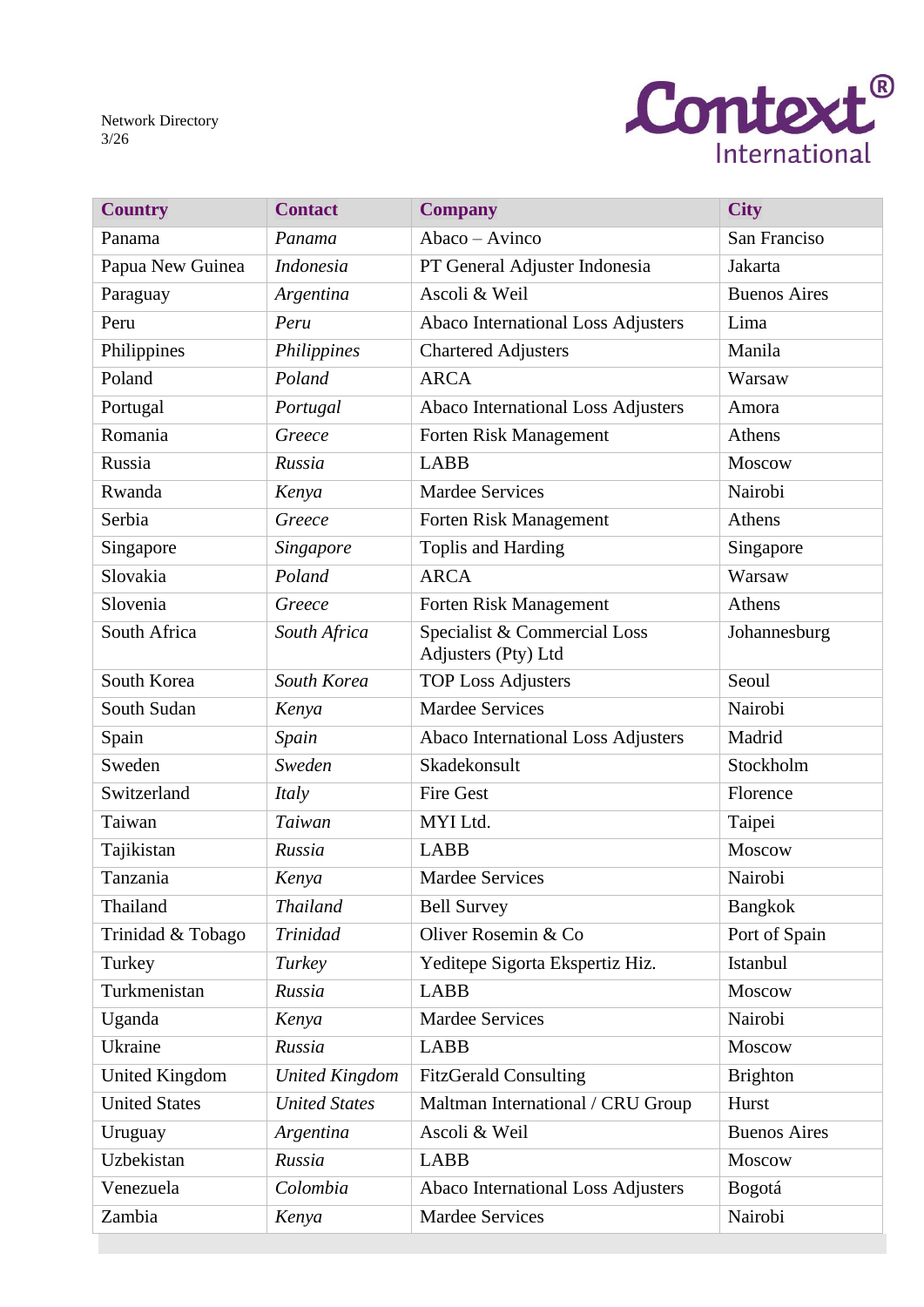Network Directory 4/26



| <b>Argentina</b>                               |                                                                                                                          |                                                      |
|------------------------------------------------|--------------------------------------------------------------------------------------------------------------------------|------------------------------------------------------|
| Ascoli & Weil                                  |                                                                                                                          |                                                      |
| <b>Head Office:</b>                            | Tte Gral J.D. Peron 328<br>4th Floor, C1038 AAH<br><b>Buenos Aires</b><br>Tel: +54 11 4342 0081<br>www.ascoliweil.com.ar |                                                      |
| CEO/Partners<br>International<br>Coordination: | Francisco Weil<br>Tel: +54 911 4447 3258<br>Email: fweil@ascoliweil.com.ar                                               |                                                      |
|                                                | <b>Dennis Burton</b><br>Tel: +54 911 4028 4198<br>Email: dburton@ascoliweil.com.ar                                       |                                                      |
| <b>Additional countries:</b>                   | Paraguay and Uruguay                                                                                                     |                                                      |
| <b>Australia</b>                               |                                                                                                                          |                                                      |
| <b>ASTA Group</b>                              |                                                                                                                          |                                                      |
| Head Office:                                   | Office (near Perth)<br>35 Archer Street<br>Carlisle WA 6101<br>Tel. +61 8 9361 1979<br>www.astagroup.com.au              | Postal<br><b>PO Box 402</b><br>Victoria Park WA 6979 |
| CEO / International<br>Coordination:           | Dave Bazen<br>Tel. +61 422 819 481<br>Email dave.bazen@astagroup.com.au                                                  |                                                      |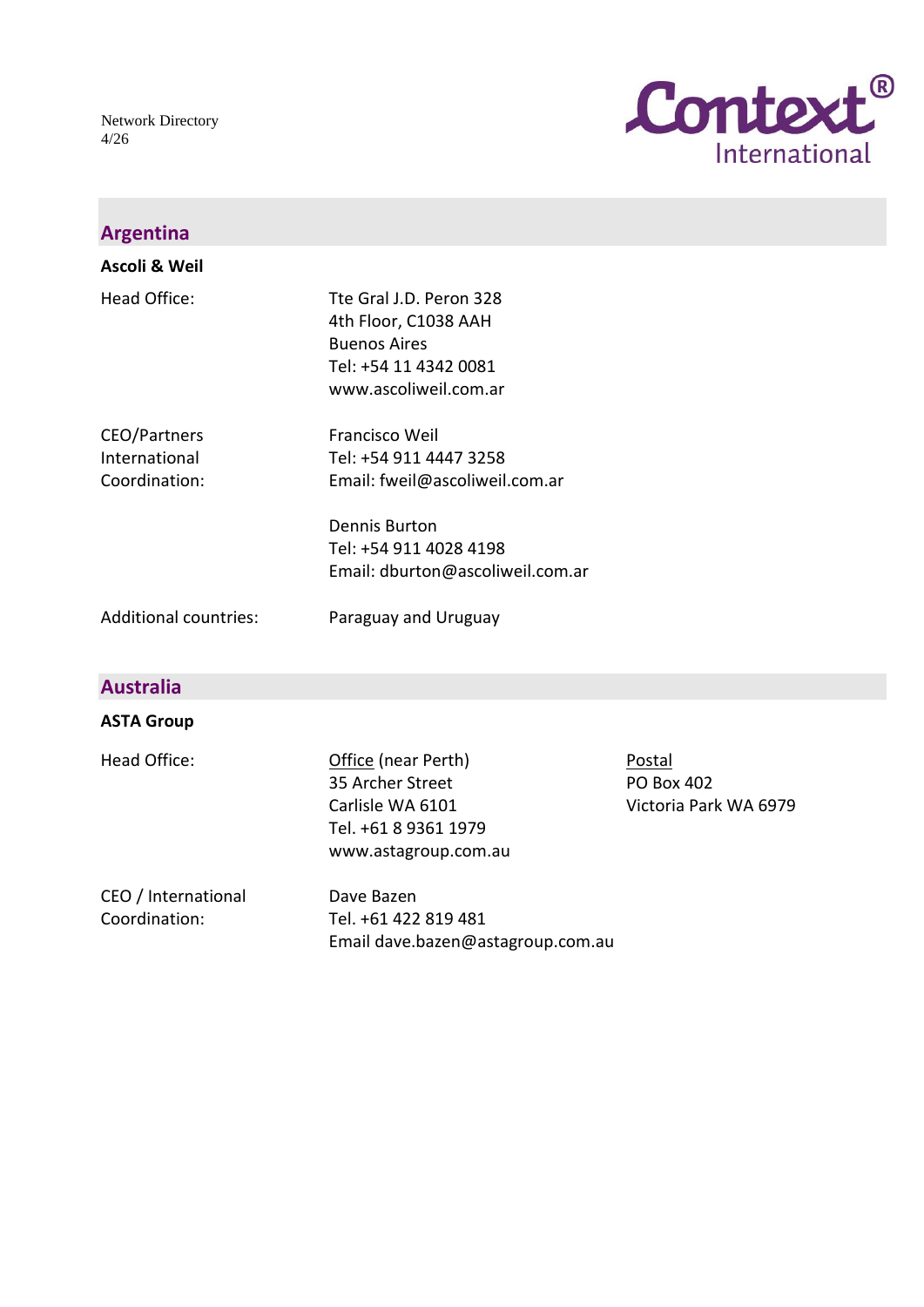Network Directory 5/26



### **Australia**

#### **Technical Assessing Pty Limited**

| Head Office:          | Office                | Postal                  |
|-----------------------|-----------------------|-------------------------|
|                       | Suite 2, Level 2      | PO Box Q1891            |
|                       | 66-74 Clarence Street | Queen Victoria Building |
|                       | Sydney NSW 2000       | Sydney NSW 1230         |
|                       | Tel: +61 2 8874 2807  |                         |
|                       | www.technical.net.au  |                         |
| $CEN$ / International | Stove Nance           |                         |

CEO / International Coordination: Steve Nance Tel: +61 418 231 699 Email: steve.nance@technical.net.au

### **Belgium**

#### **ALECTO Consulting BV**

Head Office:

IJsvogelstraat 17 9940 – Evergem Belgium Tel: +32 9 273 64 41 [www.alectoconsulting.com](http://www.alectoconsulting.com/)

CEO / Partners International Coordination:

Ruth Saeys Tel: +32 468 50 56 95 Email: [ruth.saeys@alectoconsulting.com](mailto:ruth.saeys@alectoconsulting.com)

Bart Hertegonne Tel: +32 473 70 56 78 Email: [bart.hertegonne@alectoconsulting.com](mailto:bart.hertegonne@alectoconsulting.com)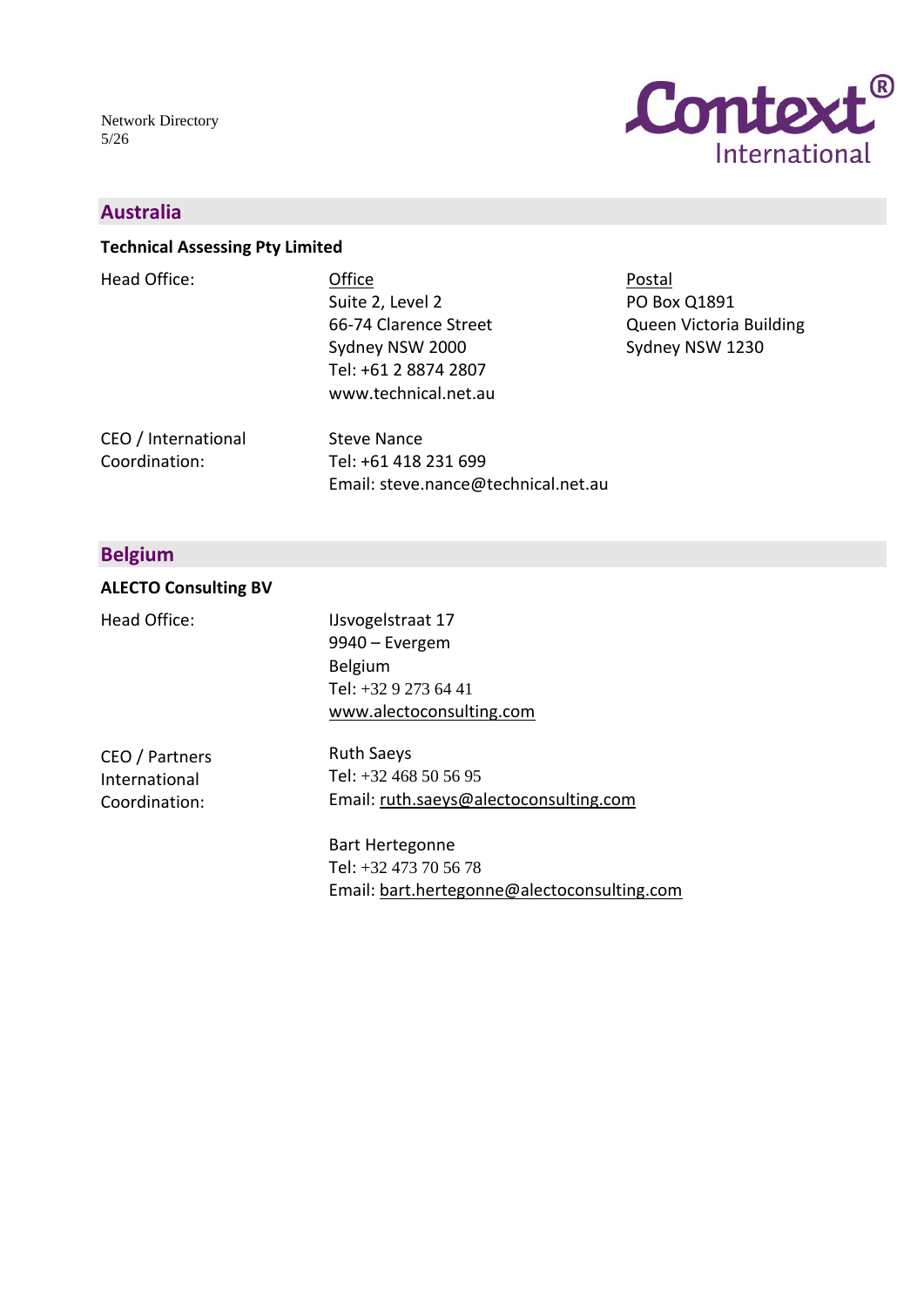

| <b>Belgium</b>                                  |                                                                                                                                                             |
|-------------------------------------------------|-------------------------------------------------------------------------------------------------------------------------------------------------------------|
| <b>BEM Experts BVBA</b>                         |                                                                                                                                                             |
| Head Office:                                    | Winketkaai 27, bus 1<br>2800 Mechelen<br>Tel: +32 3 500 24 24<br>www.bem-experts.be                                                                         |
| CEO/ Partners<br>International<br>Coordination: | Elke De Beuckeleer<br>Tel: +32 473 423 958<br>Email: e.debeuckeleer@bem-experts.be<br>Marijke Goossens<br>Tel: +32 3 260 6745<br>Email: info@bem-experts.be |
| <b>Additional Countries:</b>                    | Luxembourg                                                                                                                                                  |

### **Brazil**

### **Abaco Brasil International Loss Adjusters**

| Head Office:                | Avenida Pinheiro Machado<br>30 - Sala 174 - Vila Matias -<br>Santos - CEP 11075.000<br>Tel: +55 13 3307 5012<br>www.abacoadjusters.com |
|-----------------------------|----------------------------------------------------------------------------------------------------------------------------------------|
| International Coordination: | Osmar de Oliveira Martins<br>Tel: +551 399 171 9494<br>Email: omartins@abadoadjusters.com                                              |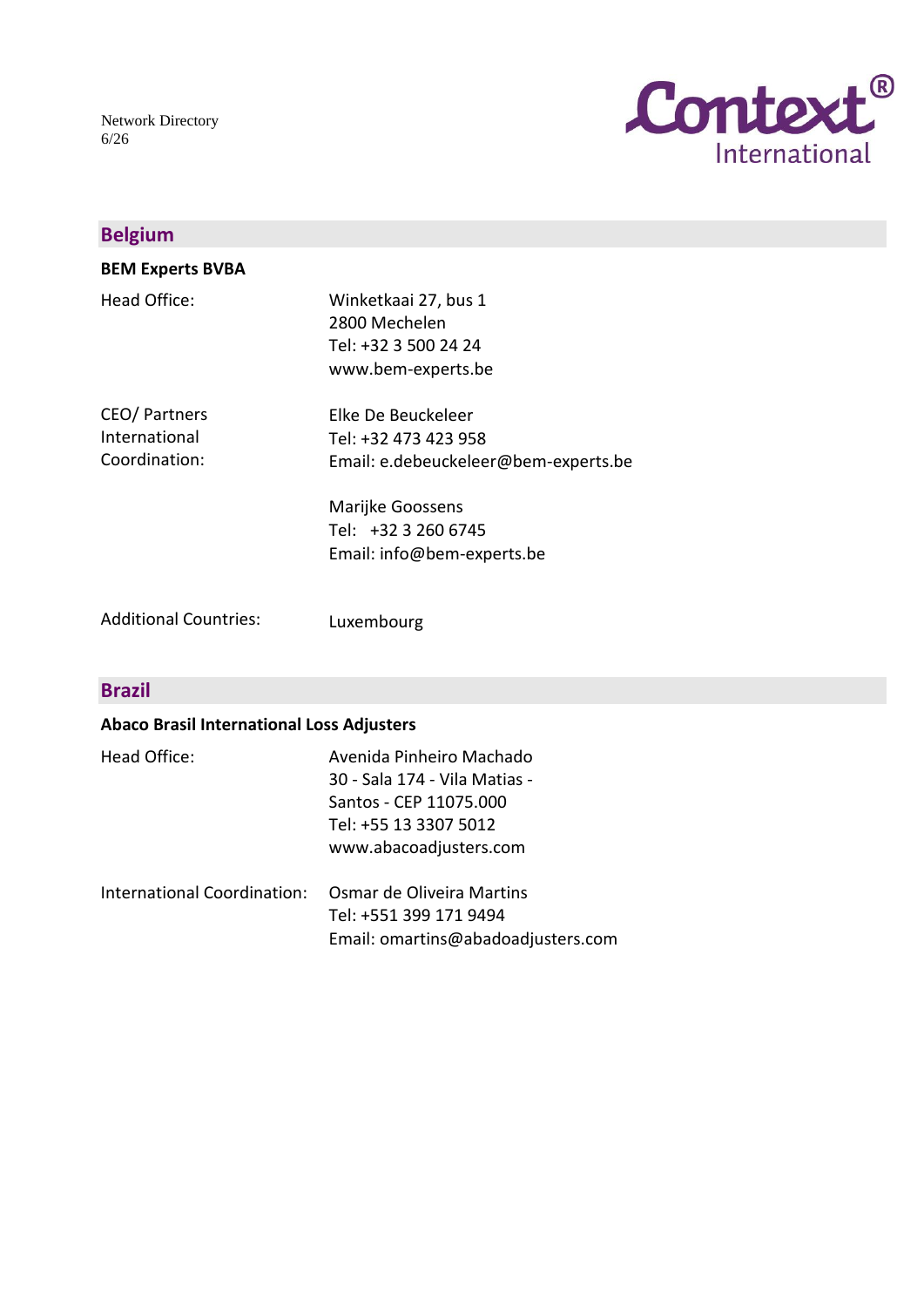Network Directory 7/26



### **Canada**

### **Maltman International / CRU Group**

| Head Office:                                     | 2001 Sheppard Avenue East<br>Suite 810<br>Toronto, Ontario M2J 4Z8<br>Tel: +1 416 492 4411<br>www.cruadjusters.com |
|--------------------------------------------------|--------------------------------------------------------------------------------------------------------------------|
| CEO / Partners<br>International<br>Coordination: | Kyle Winston<br>Tel: +1 416 721 1202<br>Email: kwinston@maltmans.com                                               |
|                                                  | Varma Singh<br>Tel: +1 416 272 2307<br>Email: vsingh@maltmans.com                                                  |
| <b>Business Development</b><br>London market:    | Gary Sullivan<br>Tel: +44 7930 322 429<br>Email: gsullivan@maltmans.com                                            |

# **Chile**

### **Abaco Chile Liquidadores de Seguros SpA**

| Head Office:                 | Málaga 89<br>Piso $8 -$ Oficina 82<br>Las Condes<br>Santiago de Chile<br>Tel: +56 2 2993 6650<br>www.abacoadjusters.com |
|------------------------------|-------------------------------------------------------------------------------------------------------------------------|
| International Coordination:  | Felipe Alonso Zúñiga<br>Tel: +56 9 9479 6799<br>Email: falonso@abacoadjusters.com                                       |
| <b>Additional Countries:</b> | <b>Bolivia</b>                                                                                                          |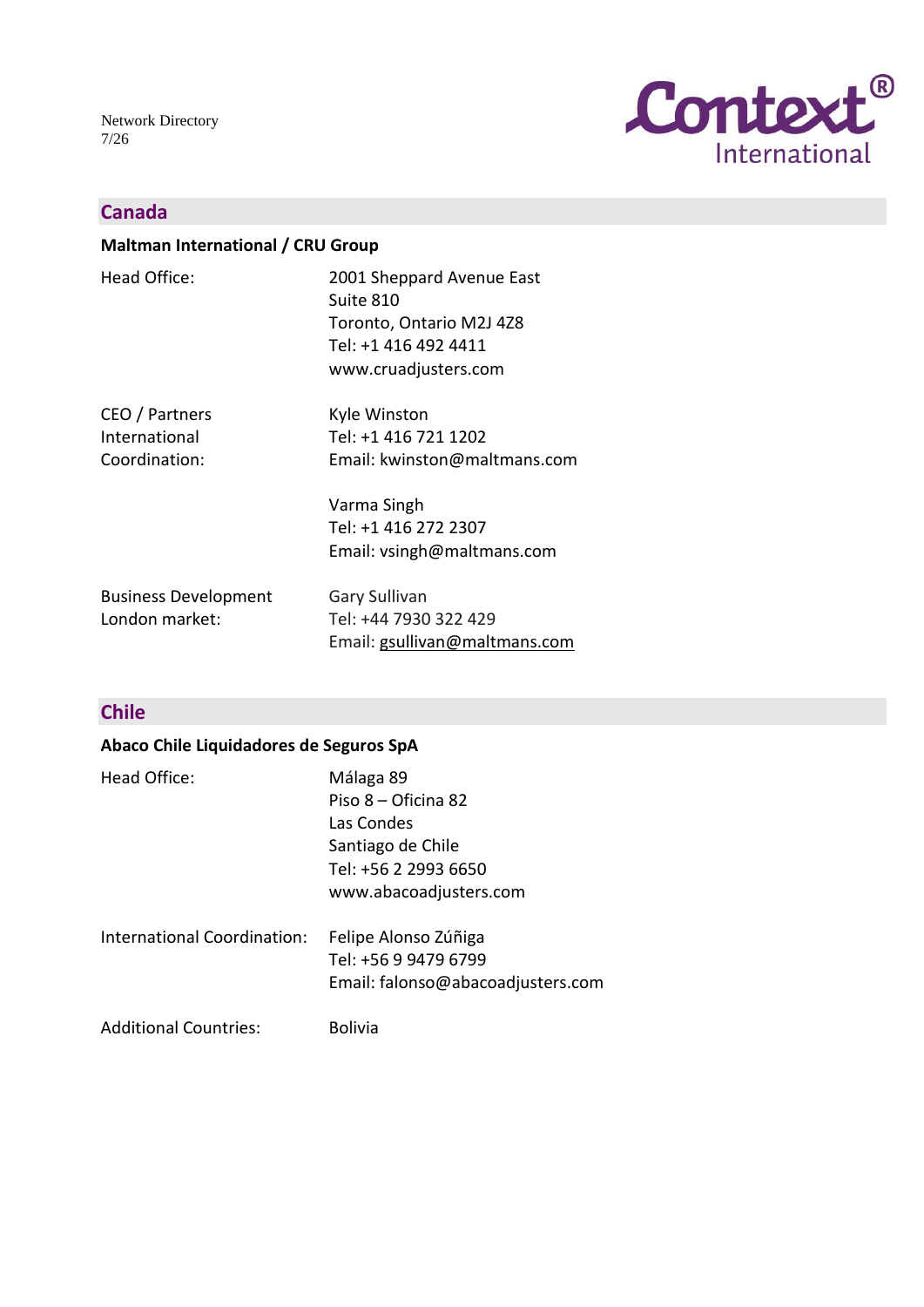Network Directory 8/26



### **China**

#### **Pierre Leong & Co Ltd**

| Head Office: | Flat A1, 12th Floor, Block A,  |
|--------------|--------------------------------|
|              | Harvest Building, 585 Long Hua |
|              | Xi Road, Xu Hui District       |
|              | Shanghai 200232                |
|              | Tel: +86 216 469 9475          |
|              | www.pierreleong.com            |
|              |                                |

CEO / Partners International Coordination:

Pierre Leong Tel: +85 290 900 774 Email: pierreleong@pierreleong.com

Taoen Wang Tel: +86 134 8250 1178 Email: [tewang@pierreleong.com](mailto:tewang@pierreleong.com)

### **Colombia**

### **Abaco International Loss Adjusters**

| Head Office:                 | Avenida 19 No. 108-45<br>Oficina 203, Bogotá<br>Tel: +57 1 300 0596<br>www.abacoadjusters.com |
|------------------------------|-----------------------------------------------------------------------------------------------|
| International Coordination:  | Jaime Linares<br>Tel: +57 313 888 5035<br>Email: jlinares@abacoadjusters.com                  |
| <b>Additional Countries:</b> | Ecuador and Venezuela                                                                         |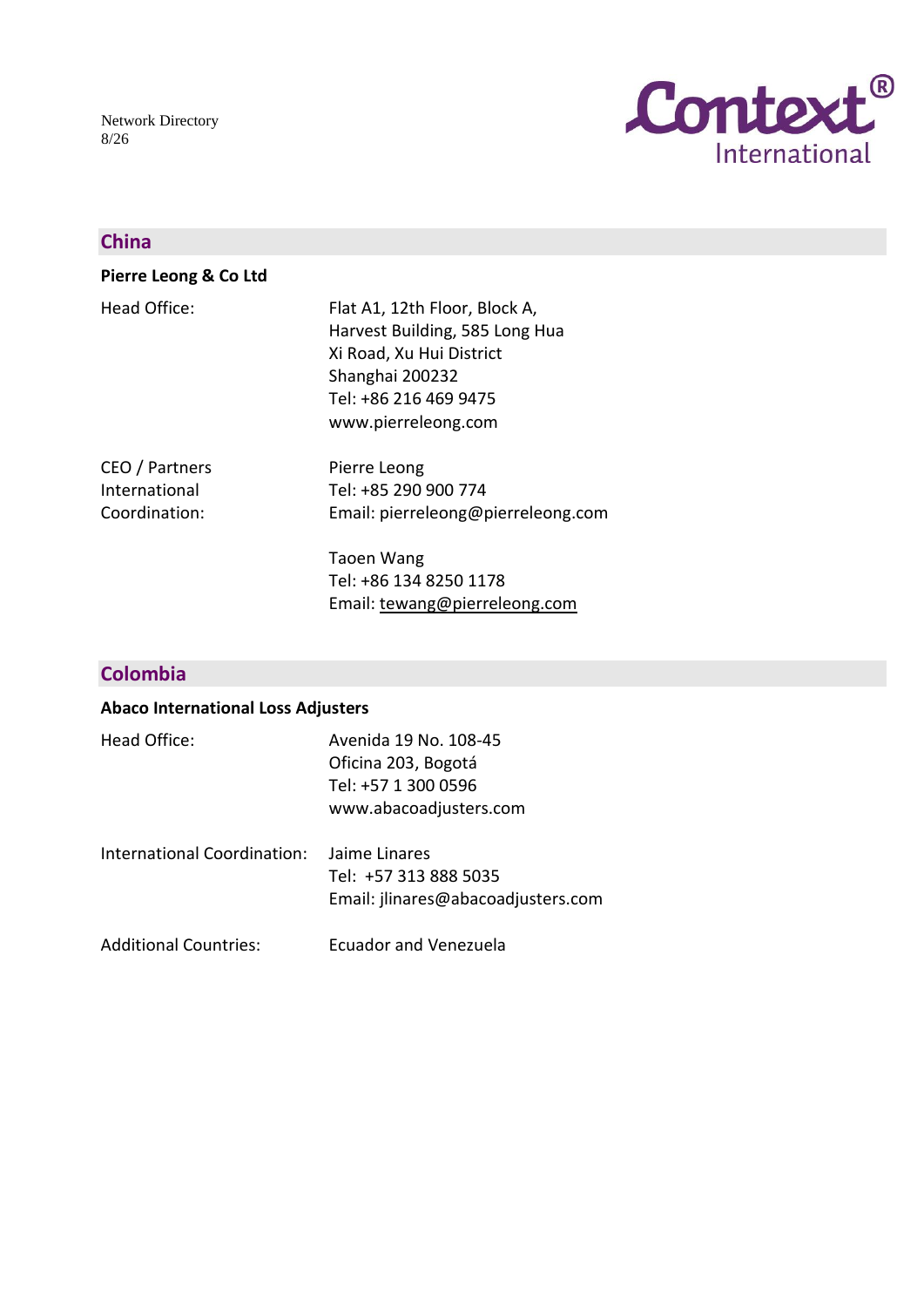Network Directory 9/26



### **Czech Republic**

| Kolumbus S.R.O                       |                                                                                                           |
|--------------------------------------|-----------------------------------------------------------------------------------------------------------|
| Head Office:                         | Bělohorská 274/9<br>169 00 Praha 6 Břevnov<br>Tel: +606 655 513 / +420 312 523 837<br>www.lossadjuster.cz |
| CEO / International<br>Coordination: | Michal Fišer<br>Tel: +420 606 655 513<br>Email: michal.fiser@lossadjuster.cz                              |

### **Dominican Republic**

#### **Abaco International Loss Adjusters**

| Head Office:                | Av. Rómulo Betancourt, 325<br>Plaza Madelta II- local 302<br>10111 Bella Vista<br>Santo Domingo<br>Tel: +1 809 794 8349 |
|-----------------------------|-------------------------------------------------------------------------------------------------------------------------|
| International Coordination: | www.abacoadjusters.com<br>Ignacio Berasaluce Linares<br>Tel: +1 829 940 1975<br>Email: iberasaluce@abacoadjusters.com   |

### **Ecuador**

### **ATP Ajustadores de Siniestros Cía. Ltda.**

| Head Office:                | Av. Shyris N32-14 y Av. Seis de Diciembre Edificio "Torrenova" Piso 2.<br>Oficina 2B<br>Tel: +593 2 255 8592<br>www.abacoadjusters.com |
|-----------------------------|----------------------------------------------------------------------------------------------------------------------------------------|
| International Coordination: | Jaime Santa Cruz<br>Tel: +593 99 732 0812<br>Email: jsantacruz@abacoadjusters.com                                                      |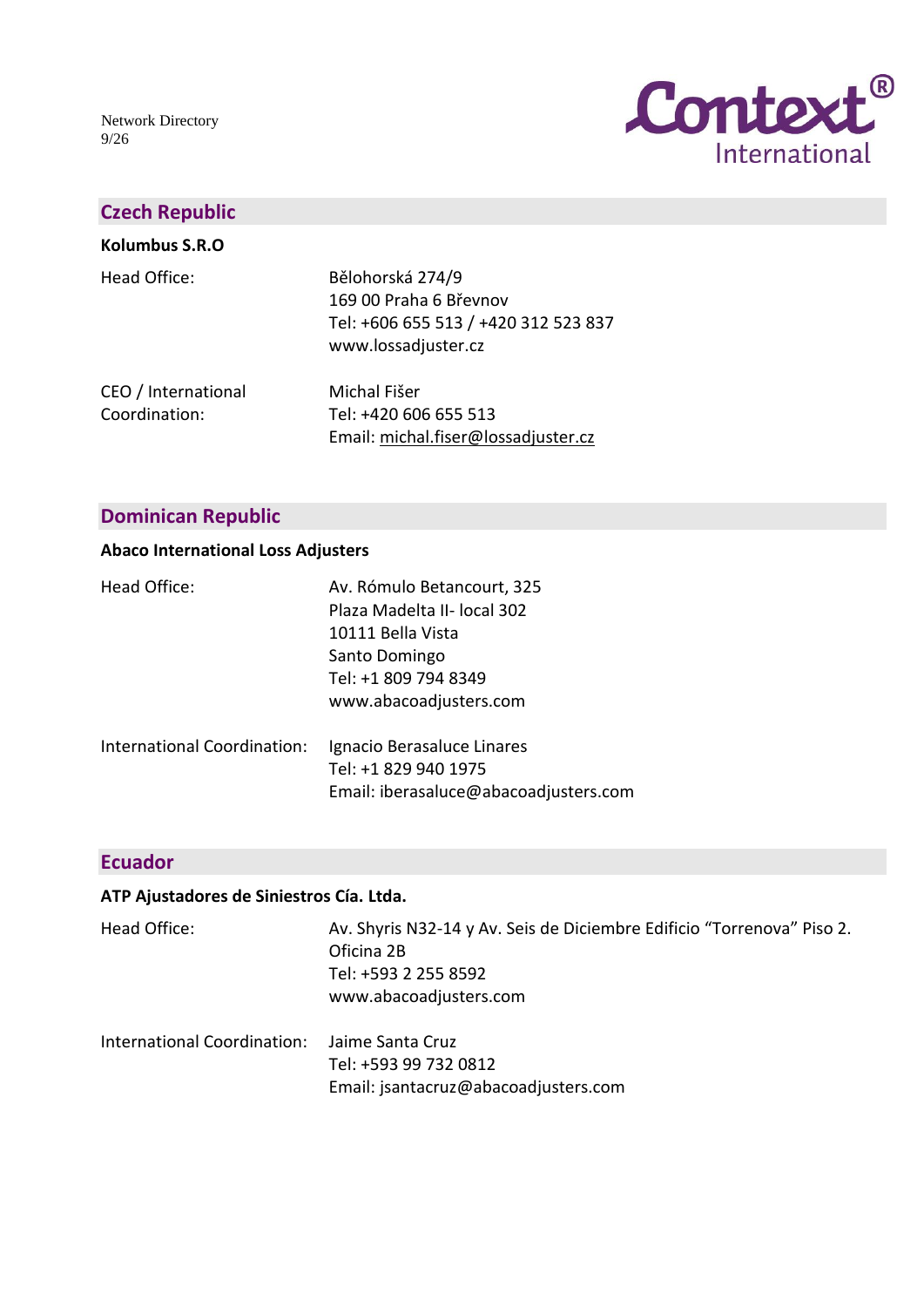Network Directory 10/26



### **Finland**

**Finnclaims Ltd.**

| Head Office:        | Kasarmikatu 8                     |
|---------------------|-----------------------------------|
|                     | 00180 Helsinki                    |
|                     | Metsäniementie 33                 |
|                     | 20960 Turku                       |
|                     | Tel: +358 40 5244604              |
|                     | www.finnclaims.fi                 |
| CEO / International | Tomi Sundell                      |
| Coordination:       | Tel: +358 40 5244604              |
|                     | Email: tomi.sundell@finnclaims.fi |

Additional Countries: Estonia

#### **France**

#### **REAL Industrie Finance Consultants S.A.S.**

| Head Office:                                     | 37, rue de Ponthieu<br>75008 Paris<br>Tel: +33 1 5688 4737                                   |
|--------------------------------------------------|----------------------------------------------------------------------------------------------|
| CEO / Partners<br>International<br>Coordination: | Renaud Jacquier<br>Tel: +33 682 582 215<br>Email: renaud.jacquier@context.global             |
|                                                  | Christophe Fournial<br>Tel: + +33 6 49 51 33 99<br>Email: christophe.fournial@context.global |
| <b>Additional Countries:</b>                     | Andorra and Caribbean (French part)                                                          |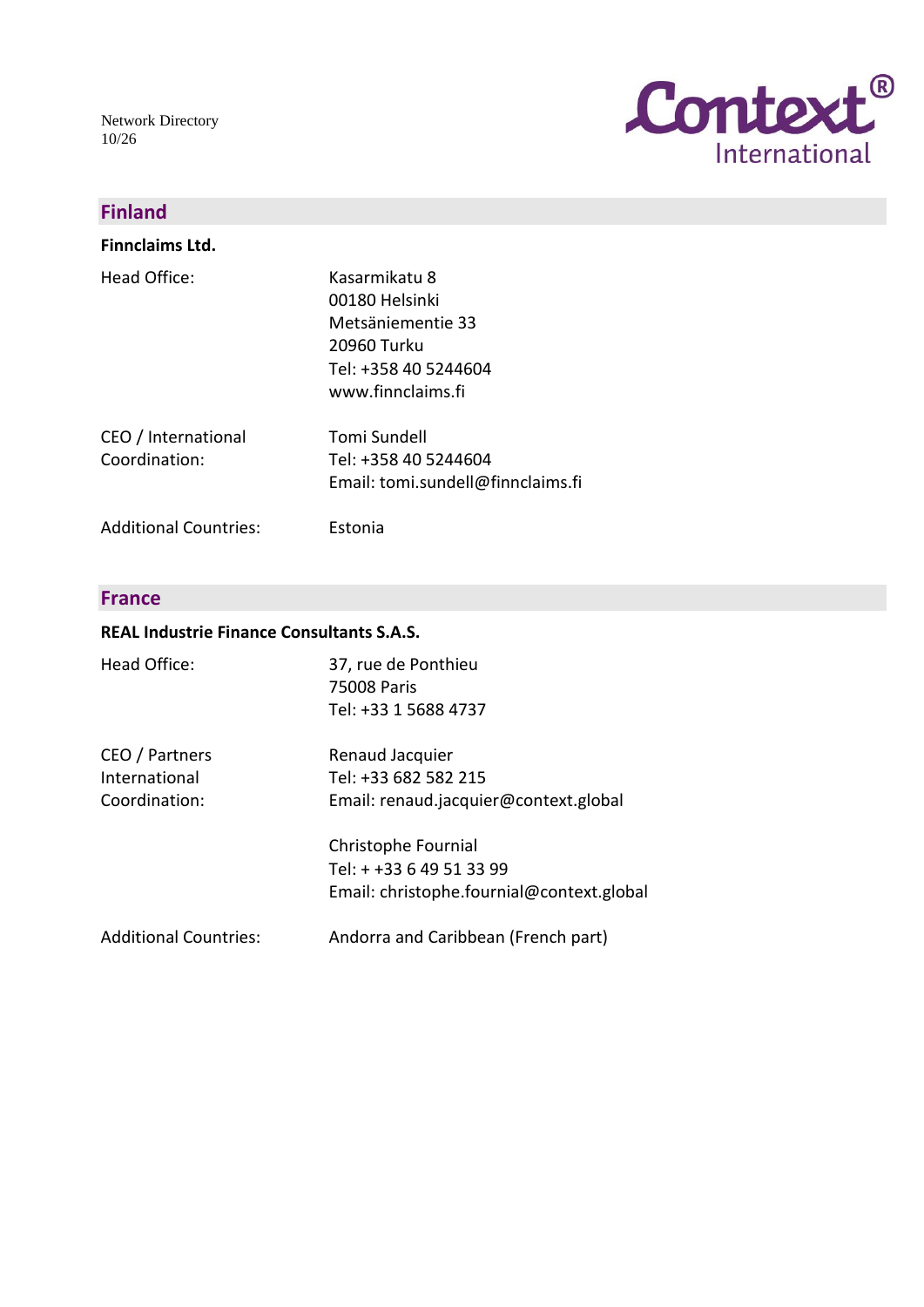Network Directory 11/26



### **Germany**

|  | SV-Büro Dr. Franz & Partner GmbH |
|--|----------------------------------|
|--|----------------------------------|

| Head Office: | Montanusstraße 21a      |
|--------------|-------------------------|
|              | 51407 Bergisch Gladbach |
|              | Tel: +49 2204 54711     |
|              | www.dr-franz-gmbh.de    |
|              |                         |

International Coordination: Jens Otto Tel: +49 173 287 5060 Email: jens.otto@dr-franz-gmbh.de

Additional Countries: Austria

### **Greece**

#### **Forten Risk Management LLC**

| Head Office:                 | 12-14 Ioannou Metaxa Street<br>16673 Voula, Athens<br>Tel: +30 210 970 1969 / +30 210 970 1695<br>www.fortenrisk.com                    |
|------------------------------|-----------------------------------------------------------------------------------------------------------------------------------------|
| CEO:                         | <b>Stathis Carantonis</b><br>Tel: +30 693 220 1608<br>Email: stathis carantonis@fortenrisk.com                                          |
| International Coordination:  | Jurgen Meijer<br>Tel +30 6942707967<br>jurgen meijer@fortenrisk.com                                                                     |
| <b>Additional countries:</b> | Albania, Bosnia Herzegovina, Bulgaria, Croatia, Cyprus (South), Hungary,<br>Kosovo, Macedonia, Montenegro, Romania, Serbia and Slovenia |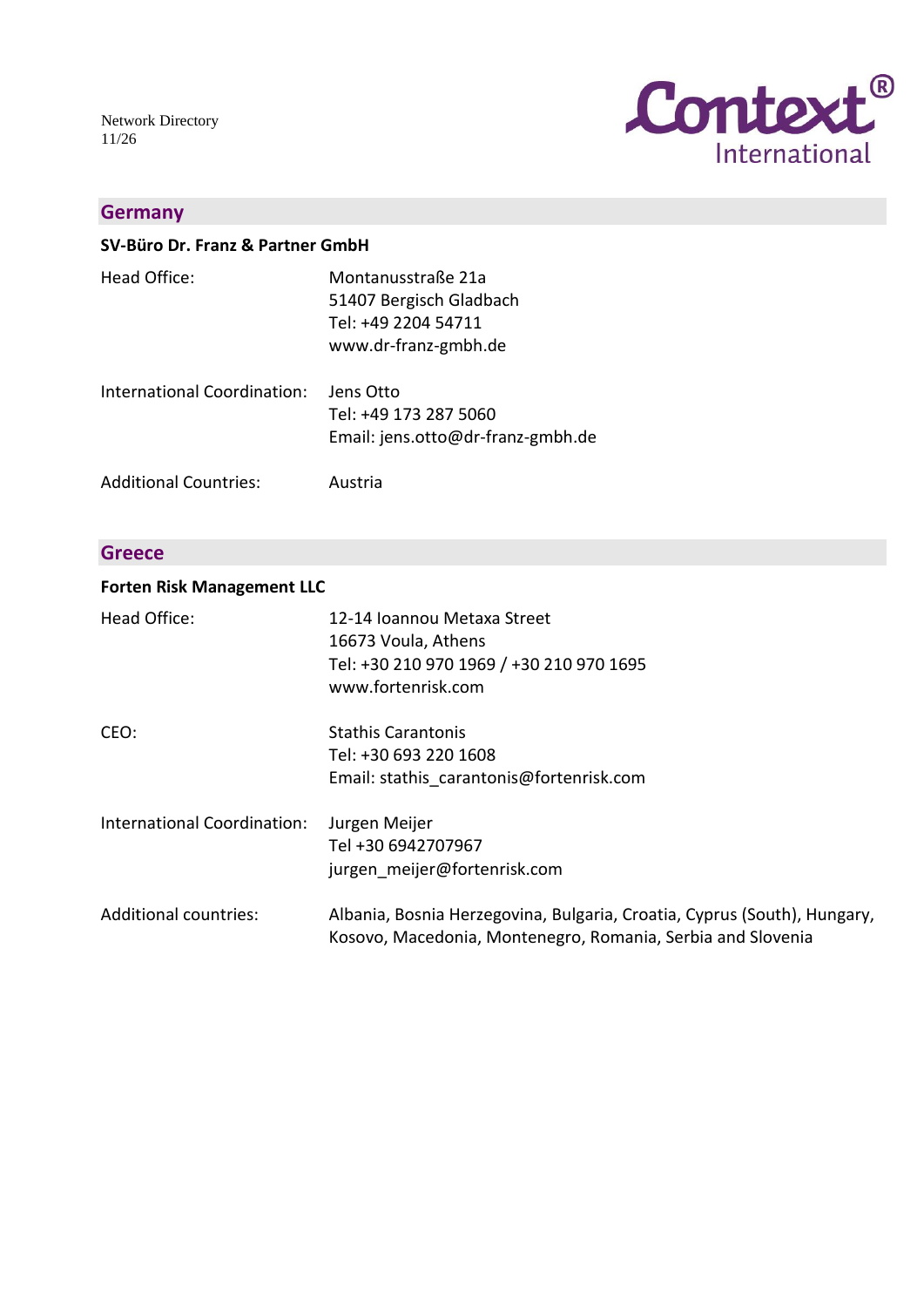Network Directory 12/26



### **Guatemala**

#### **Abaco International Loss Adjusters**

| Head Office:                                      | 12 Calle 2-04, zona 9<br>Edificio Plaza del Sol Oficina 108<br>Ciudad de Guatemala<br>Tel: +502 2324 1000<br>www.abacoadjusters.com |
|---------------------------------------------------|-------------------------------------------------------------------------------------------------------------------------------------|
| International Coordination: Estuardo Huard Madrid |                                                                                                                                     |

| international Coordination. | – ESLUATUO HUJIU MIJUILU         |
|-----------------------------|----------------------------------|
|                             | Tel: +502 5630 7770              |
|                             | Email: ehuard@abacoadjusters.com |

Belize

Additional Countries:

### **Hong Kong**

| Pierre Leong & Co Ltd                |                                                                                                                                     |
|--------------------------------------|-------------------------------------------------------------------------------------------------------------------------------------|
| Head Office:                         | Suite 1804-6, 18/F.<br>Two Chinachem Exchange Square<br>338 King's Road, North Point<br>Tel: +85 228 611 681<br>www.pierreleong.com |
| CEO / International<br>Coordination: | Pierre Leong<br>Tel: +85 290 900 774<br>Email: pierreleong@pierreleong.com                                                          |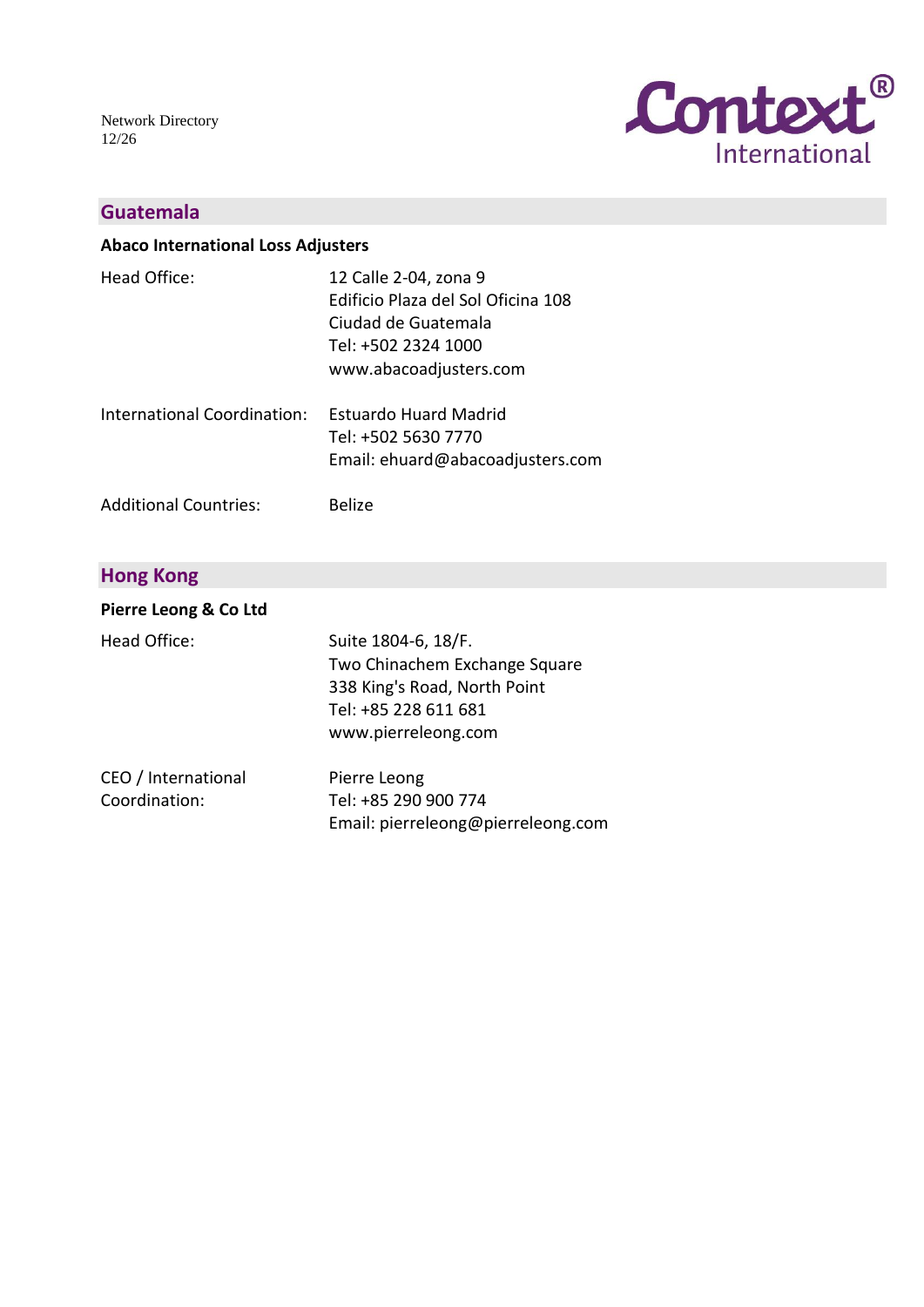Network Directory 13/26



### **India**

### **Mehta and Padamsey Pvt Ltd**

| Head Office:                         | Fort Chambers, C Block<br>3rd Floor, Tamarind Street<br>Fort Mumbai, 400001<br>Tel: +91 22 2265 0905 |
|--------------------------------------|------------------------------------------------------------------------------------------------------|
| CEO / International<br>Coordination: | Saumil D. Mehta<br>Tel: +91 932 223 1077<br>Email: saumil.mehta@mehtapadamsey.com                    |

### **Indonesia**

### **PT General Adjuster Indonesia**

| Head Office:                 | Wisma Slipi, 15 <sup>th</sup> Floor, Jl. S. Parman, Kav. 12<br>Slipi, Jakarta 11480<br>Tel: +62 21 530 7168 |
|------------------------------|-------------------------------------------------------------------------------------------------------------|
|                              | www.general-adjuster.com                                                                                    |
| CEO / International          | Joseph Hartanto                                                                                             |
| Coordination:                | Tel: +62 816 923 840                                                                                        |
|                              | Email: joseph@generaladjuster.co.id                                                                         |
| International Coordination:  | Suwadji Warsito<br>Tel: +62 816 196 7938 / +62 813 200 72017<br>Email: suwadji@generaladjuster.co.id        |
|                              | Graeme W. King                                                                                              |
|                              | Tel: +62 813 813 78200                                                                                      |
|                              | Email: graeme@generaladjuster.co.id                                                                         |
| <b>Additional Countries:</b> | Papua New Guinea                                                                                            |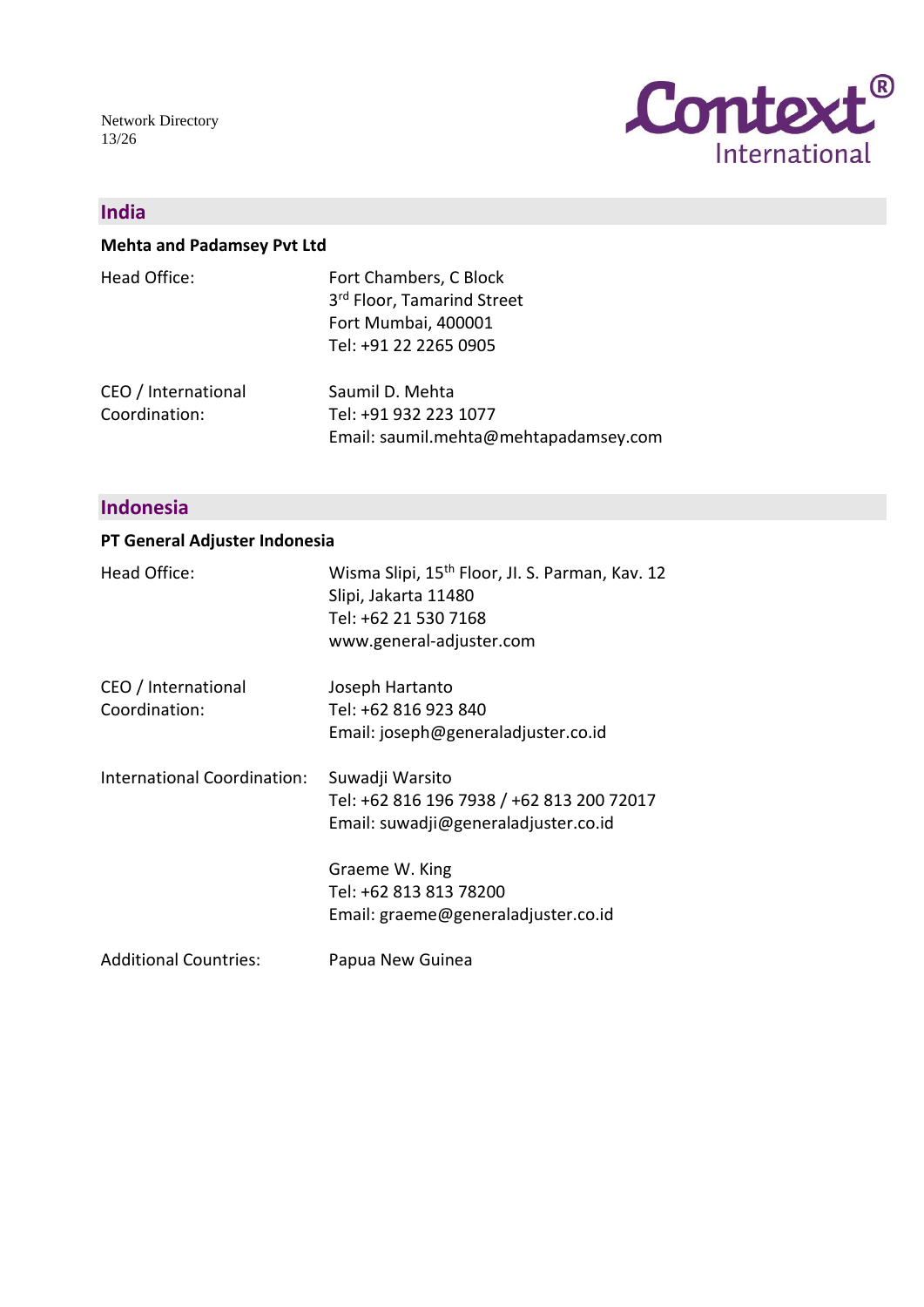Network Directory 14/26



### **Israel**

### **A. Zghoul, Loss Adjusters and Surveyors Ltd.**

| Head Office:                | <b>Ben Gurion Avenue 19</b><br>PO Box 9010<br>Haifa 31090<br>Tel: +972 4 853 2171 |                                                               |
|-----------------------------|-----------------------------------------------------------------------------------|---------------------------------------------------------------|
| CEO:                        | Avi Zghoul<br>Tel: +972 52 378 9108<br>Email: avi@a-zghoul.com                    |                                                               |
| International Coordination: | Isaac Mendelssohn<br>Tel: +972 52 808 1560<br>Email: isaac@a-zghoul.com           | Avi Lupo<br>Tel: +972 52 808 1557<br>Email: avil@a-zghoul.com |

### **Italy**

### **Fire Gest S.r.l.**

| Head Office:                         | via V. Borghini 15<br>50133 Florence<br>Tel: +39 055 572 767<br>www.firegest.it |
|--------------------------------------|---------------------------------------------------------------------------------|
| CEO / International<br>Coordination: | Pierluigi Puccetti<br>Tel: +39 335 636 5227<br>Email: puccetti.p@firegest.it    |

Additional countries: Switzerland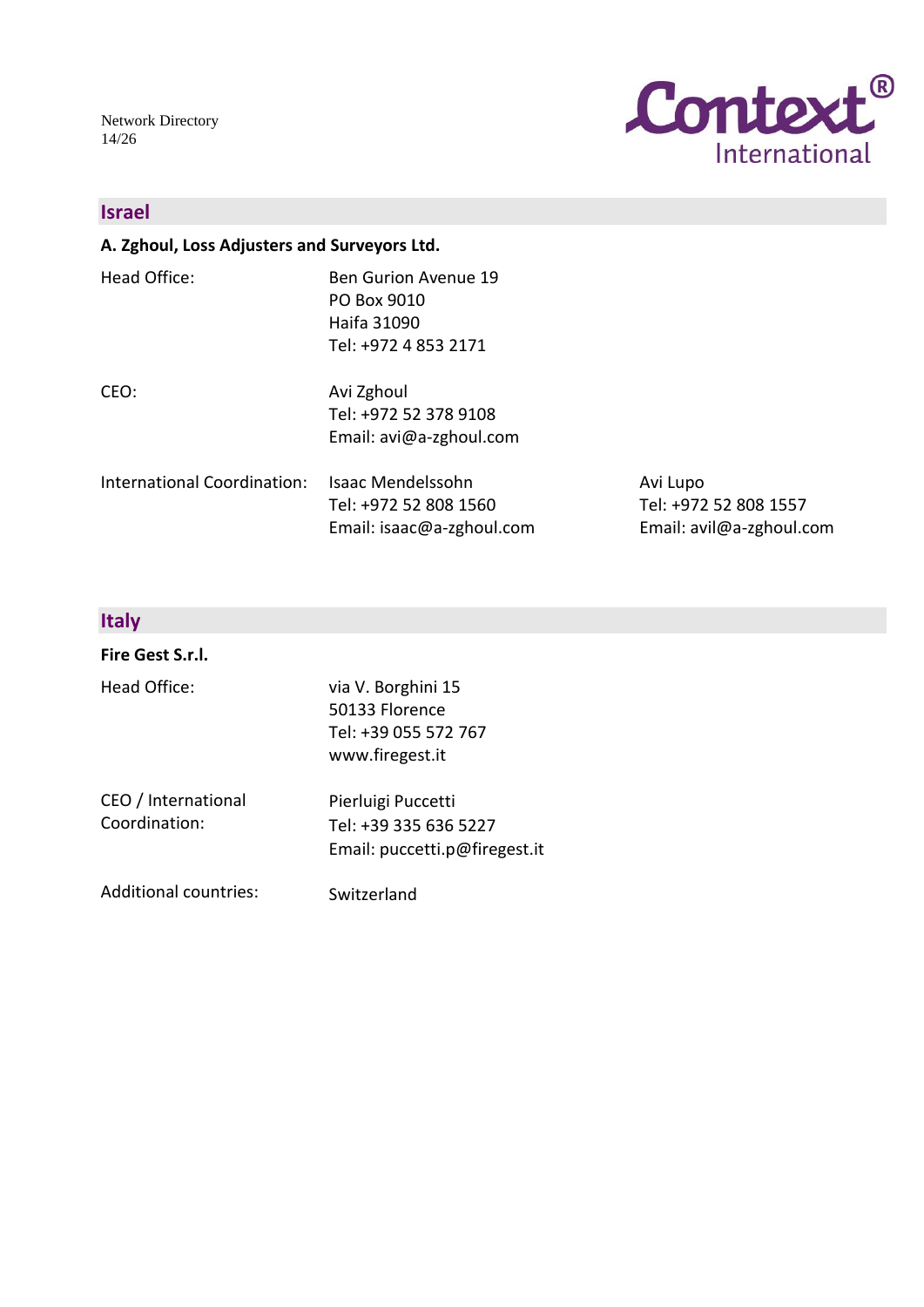Network Directory 15/26



### **Italy**

#### **RPA Rosati Perizie Assicurative S.r.l.**

| Head Office: | Viale Brenta, 29       |
|--------------|------------------------|
|              | 20139 Milano           |
|              | Italia                 |
|              | Tel: +39 02 48 009 477 |
|              | Fax: +39 02 53 39 91   |
|              | www.rpa-perizie.it     |
|              |                        |

CEO /Partners International Coordination: Francesco Rosati Tel: +39 335 127 62 55 Email: [f.rosati@rpa-perizie.it](mailto:f.rosati@rpa-perizie.it)

> Paolo Asti Tel: + 39 33 512 762 Email: p.asti@rpa-perizie.it

### **Ivory Coast**

#### **Geza Expertises**

| Head Office:                | 20 BP 402<br>Abidjan 20<br>Tel: +225 22 48 70 71<br>www.geza.ci |
|-----------------------------|-----------------------------------------------------------------|
| CEO:                        | Koré Zadi<br>Tel: +225 1 53 53 53<br>Email: geza@aviso.ci       |
| International Coordination: | Gédéon Kouadio<br>Tel: +225 22 48 70 71<br>Email: geza@aviso.ci |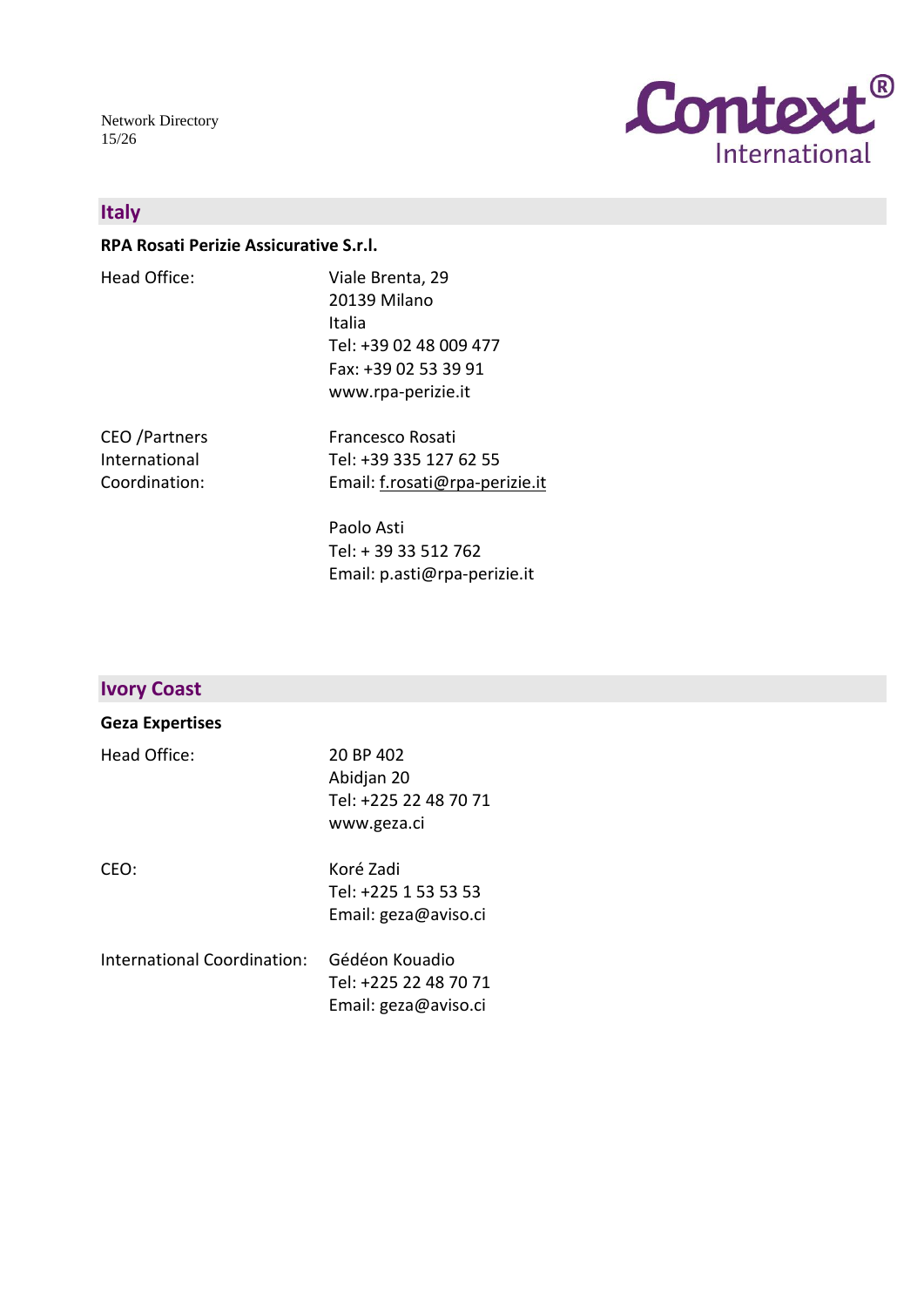Network Directory 16/26



### **Japan**

| Cornes & Co Ltd.            |                                                                                              |
|-----------------------------|----------------------------------------------------------------------------------------------|
| Head Office:                | 273 Yamashita-Cho.<br>Naka-Ku, Yokohama 231-0023<br>Tel: +81 45 201 3376<br>www.cornes.co.jp |
| <b>General Manager:</b>     | Masahiko Ueno<br>Tel: +81 78 332 3421<br>Email: masahiko.ueno@cornes.jp                      |
| International Coordination: | Yokohama Branch Manager: Kumi Nakaya<br>Tel: +81 45 201 8537<br>Email: kumi.nakaya@cornes.jp |
|                             | Kobe Branch Manager: Masahiko Ueno<br>Tel: +81 78 332 3421<br>Email: masahiko.ueno@cornes.jp |

### **Jordan**

| <b>International Surveyors &amp; Loss Adjusters Ltd.</b> |                                                                                                                          |
|----------------------------------------------------------|--------------------------------------------------------------------------------------------------------------------------|
| Head Office:                                             | Abdala Ghosheh Street<br>Nader Commercial Centre, Office no. 19<br>Amman 11814<br>Tel: +962 6 5885603<br>www.isandla.com |
| CEO:                                                     | Mr Imtiaz Hydari<br>Email: imtiaz@hbgholdings.com                                                                        |
| International Coordination:                              | Ms Rula Dababneh<br>Tel: +962 79 5574079<br>Email: rula.d@isandla.com                                                    |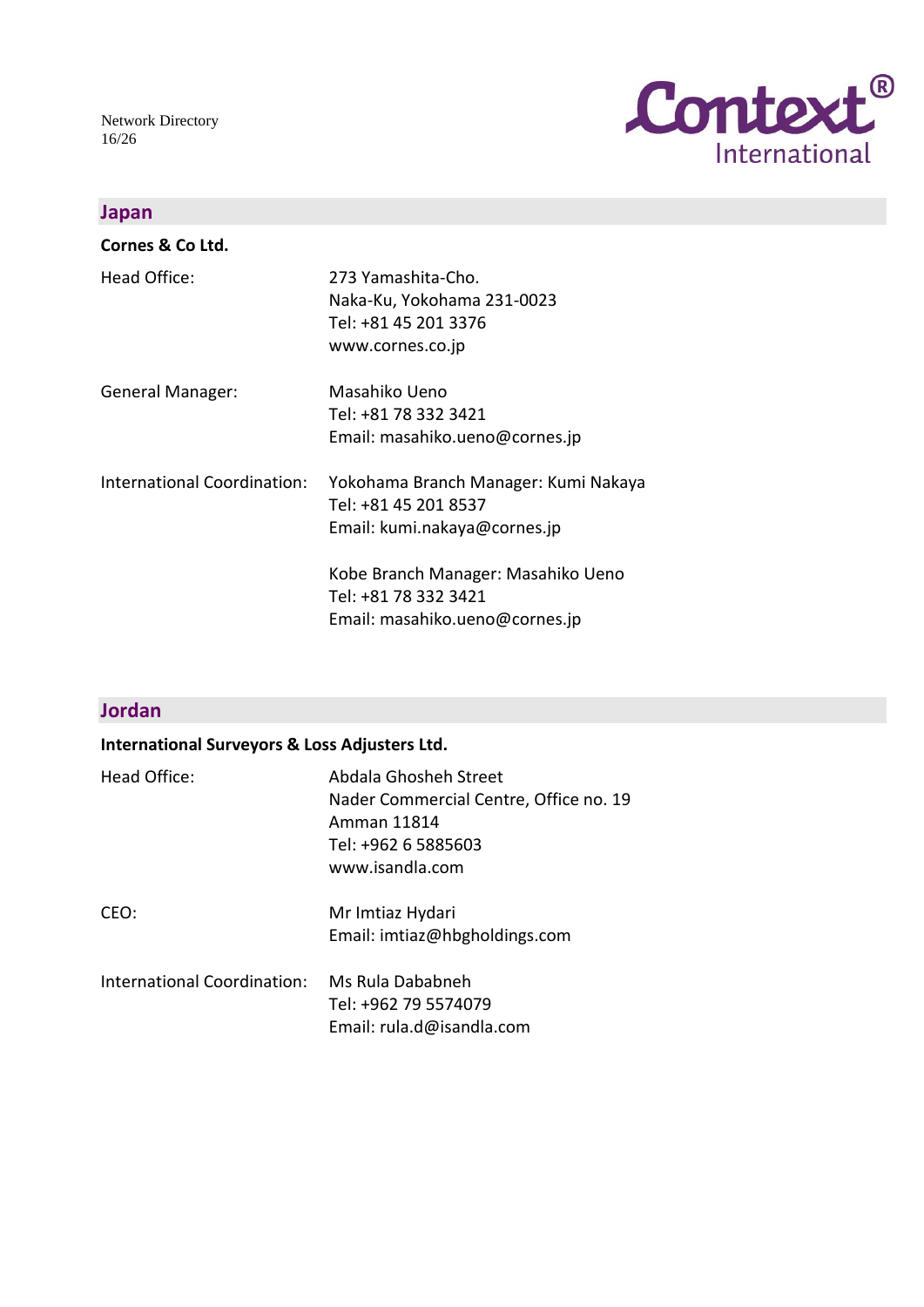Network Directory 17/26



### **Kenya**

**Mardee Services Ltd.**

| Head Office:                         | Office<br>Off. No. 10/11, Blixen Court                                                                                                        | Postal<br>P.O. Box 24473 - 00502 |
|--------------------------------------|-----------------------------------------------------------------------------------------------------------------------------------------------|----------------------------------|
|                                      | Lower Plains Road<br>Off Karen Road<br>Karen, Nairobi<br>Tel: +254 020 252 6038 / +254 020 236 3221 / 2242<br>Email: mardeeservices@yahoo.com | Karen, Nairobi                   |
| CEO / International<br>Coordination: | David S. Russell<br>Tel: +254 724 301 030<br>Email: dsr@mardee.net                                                                            |                                  |
| <b>Additional Countries:</b>         | Democratic Republic Congo, Ethiopia, Malawi, Mozambique, Rwanda,<br>South Sudan, Tanzania, Uganda and Zambia                                  |                                  |

## **Malaysia**

| <b>Mestari Adjusters Sdn Bhd</b> |                                                                                                                |
|----------------------------------|----------------------------------------------------------------------------------------------------------------|
| Head Office:                     | Bangunan Mestari, No. 37<br>Jalan Kuchai Maju<br>58200 Kuala Lumpur<br>Tel. + 60 3798 58585<br>www.mestari.com |
|                                  | $\blacksquare$ $\blacksquare$ $\blacksquare$ $\blacksquare$ $\blacksquare$                                     |

| CEO / International | Joash Tan Ah Chuan  |
|---------------------|---------------------|
| Coordination:       | Tel. +60 1273 85811 |
|                     | tac@mestari.com     |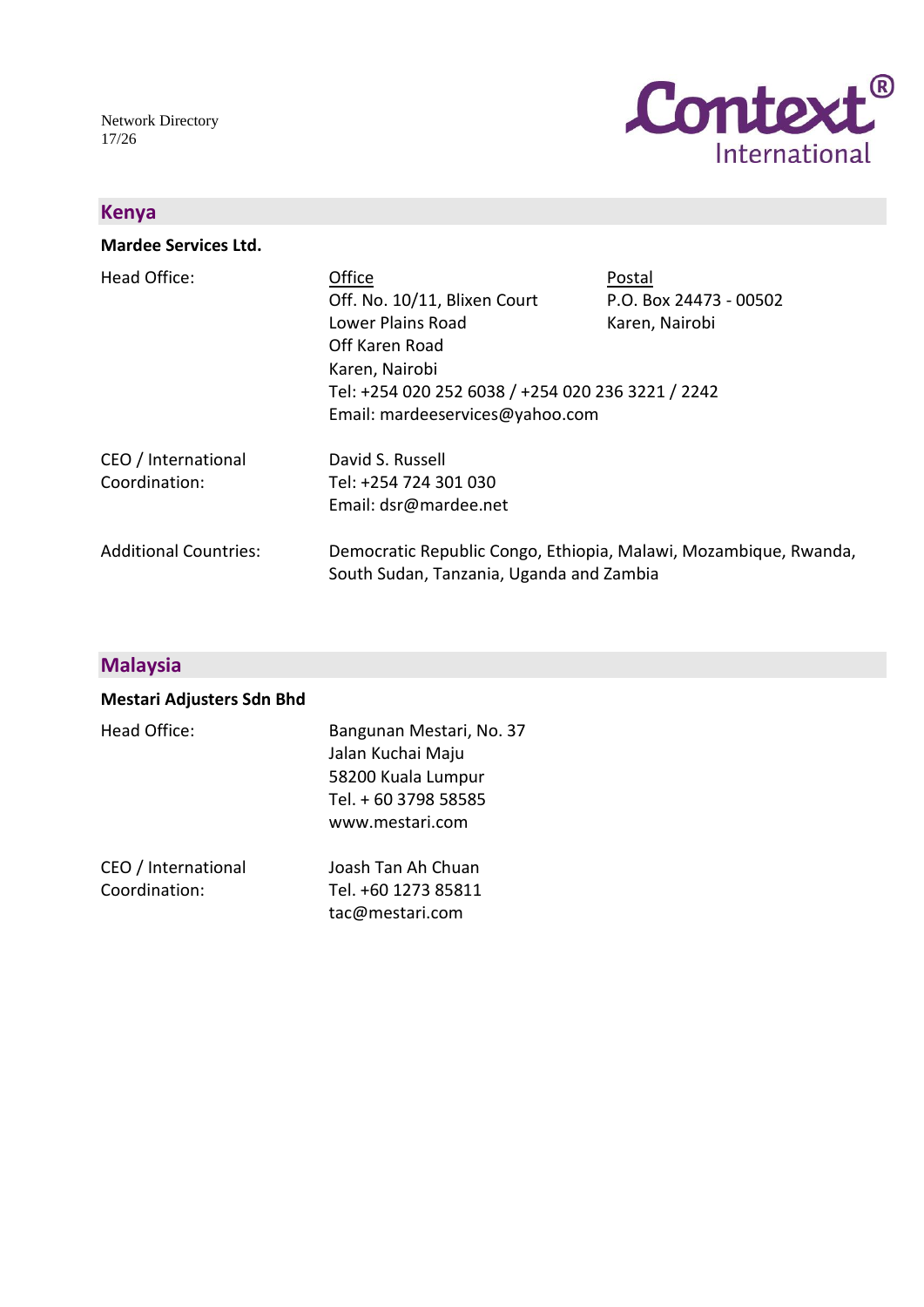Network Directory 18/26



### **Mexico**

#### **Abaco International Loss Adjusters**

| Head Office:                 | Iglesia, 2 Oficina 103<br>Col. Tizapán San Ángel<br>01090 Mexico D.F.<br>www.abacoadjusters.com<br>Tel: +52 556 236 2580 |
|------------------------------|--------------------------------------------------------------------------------------------------------------------------|
| International Coordination:  | Rodolfo Gómez Paredes<br>Tel: +52 1 55 3168 0493<br>Email: rgomez@abacoadjusters.com                                     |
| <b>Additional Countries:</b> | Cuba, El Salvador, Honduras and Nicaragua                                                                                |

### **Netherlands**

#### **Context B.V.** Head Office: CEO / International Coordination: Additional Countries: Levantkade 65 1019 MJ Amsterdam Tel: +31 20 676 0467 www.contextbv.com Michael Blonk Tel: +31 6 14 69 89 31 Email: michael.blonk@context.global Caribbean (Dutch part)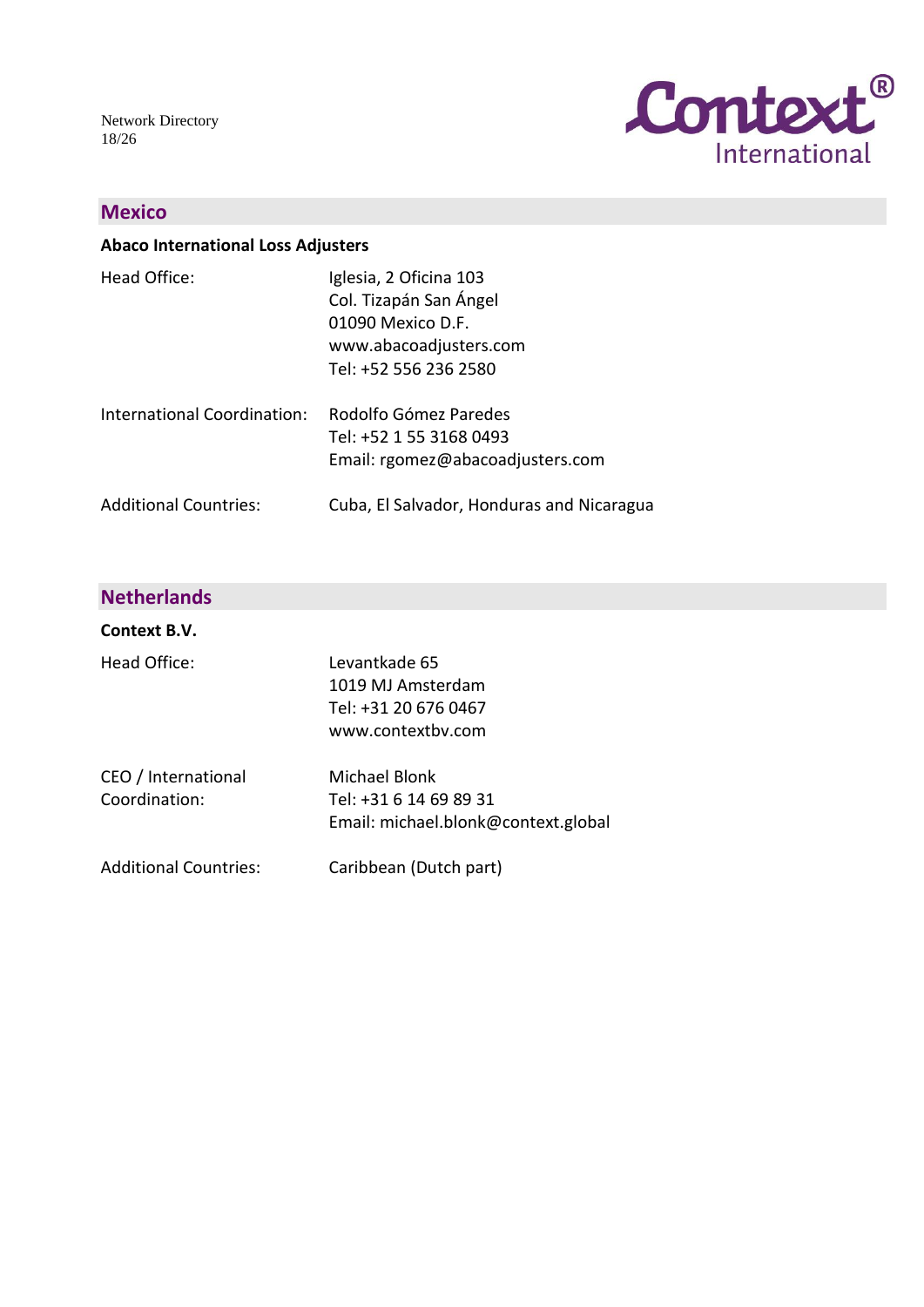Network Directory 19/26



### **New Zealand**

### **ASTA Group**

Head Office:

Office Postal 11 Coppell Place, Hoonhay PO Box 7159 Tel: +64 3 356 1098 www.astagroup.com.au

Christchurch NZ 8240 Sydenham Christchurch NZ 8240

CEO / International Coordination:

James Townsend Tel: +64 21 813 954 Email: nz@astagroup.com.au

### **Nigeria**

#### **Standard Adjusters & Co Ltd**

Head Office:

|                 | 1 <sup>st</sup> Floor, New Star Photo Building |
|-----------------|------------------------------------------------|
|                 | 13 Oke-Suna Street                             |
|                 | Off Folarin Street, Empire                     |
| Surulere, Lagos |                                                |
|                 | Tel: +234 1 4540805                            |
|                 | www.standardadjusters.com                      |

| Babolola Ogunleye                         |
|-------------------------------------------|
| Tel: +234 802 314 9678                    |
| Email: lolaogunleye@standardadjusters.com |
|                                           |

Ghana

Additional Countries:

#### **Panama**

#### **Avinco**

| Head Office:                         | PH Gran Plaza, Local 1E<br>Ave. 31 Sur, San Franciso<br>+507 263 3070<br>www.avincopanama.com |
|--------------------------------------|-----------------------------------------------------------------------------------------------|
| CEO / International<br>Coordination: | Antonio Corco<br>+507 6619 4424<br>acorco@avincoadjustes.com                                  |
| <b>Additional Countries:</b>         | Costa Rica                                                                                    |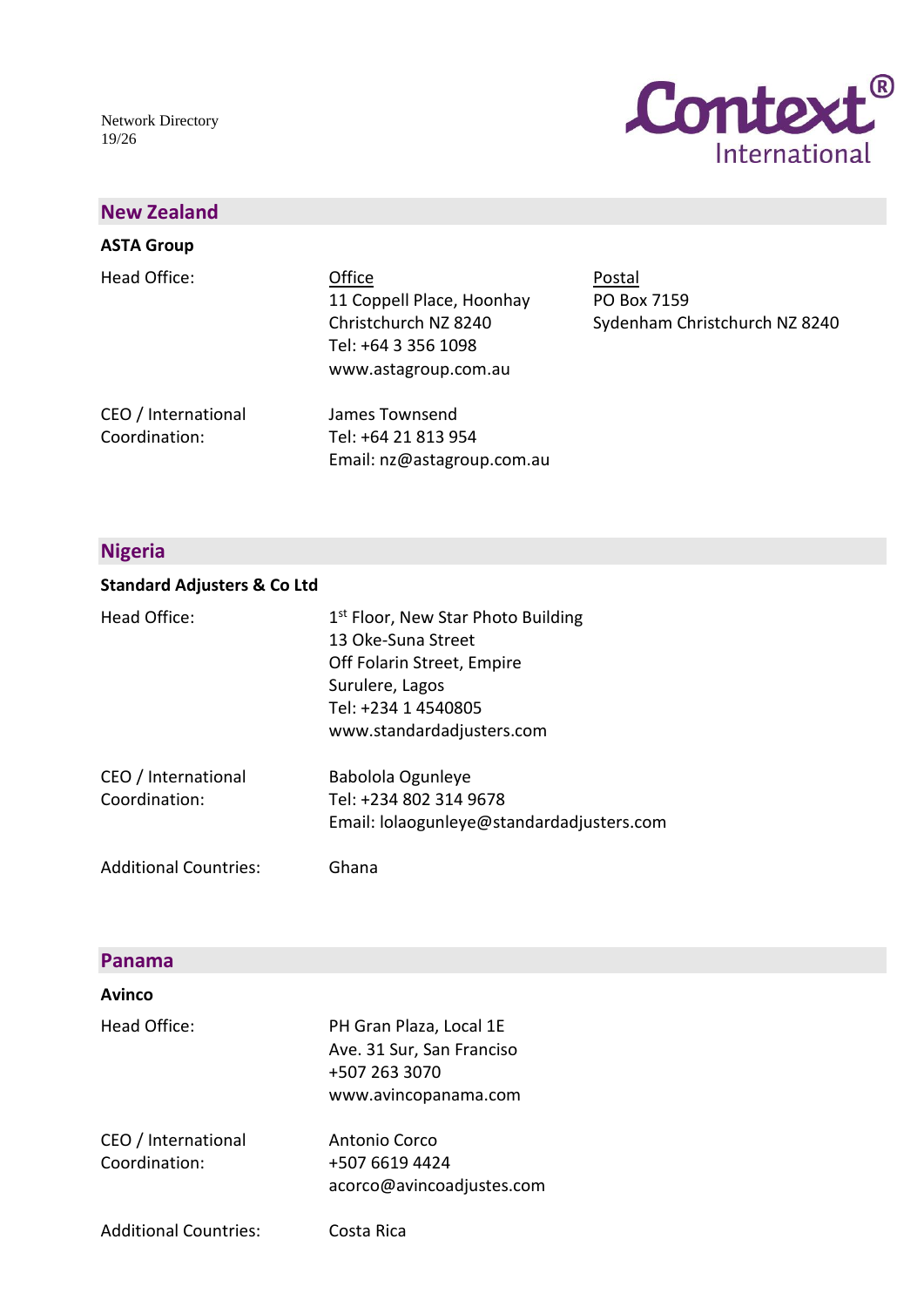Network Directory 20/26



### **Peru**

### **Abaco International Loss Adjusters**

| Head Office:                                | Av. Javier Prado Este 560 |
|---------------------------------------------|---------------------------|
|                                             | Piso 130 – Oficina 1301   |
|                                             | San Isidro - Lima         |
|                                             | Tel: +51 1 222 2769       |
|                                             | www.abacoadjusters.com    |
| International Coordination: Yago Veiga Díaz |                           |

| nternational Coordination: | Yago Veiga Diaz                  |
|----------------------------|----------------------------------|
|                            | Tel: +51 943 248 108             |
|                            | Email: yveiga@abacoadjusters.com |

# **Philippines**

| <b>Chartered Adjusters, Inc.</b>     |                                                                                                                                                                  |
|--------------------------------------|------------------------------------------------------------------------------------------------------------------------------------------------------------------|
| Head Office:                         | 4 <sup>th</sup> Floor, Francisco Gold Condominium<br><b>784 EDSA</b><br>1102 Quezon City<br>Tel: +632 921 7422 / +632 929 1471<br>www.chartered-adjustersinc.com |
| CEO / International<br>Coordination: | Rodolfo A. Lat<br>Tel: +63 917 525 2591<br>Email: ralat@chartered-adjustersinc.com                                                                               |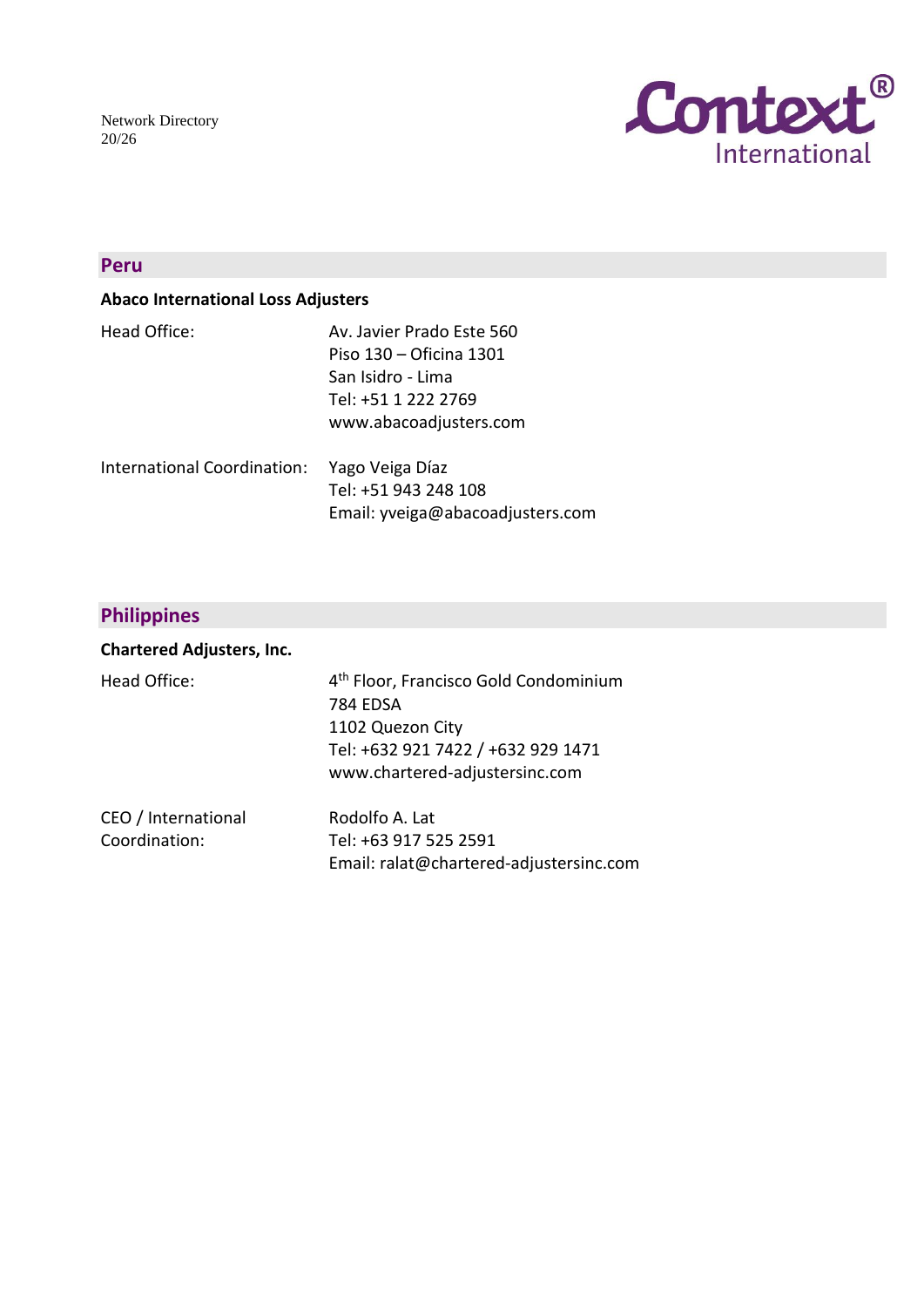Network Directory 21/26



### **Poland**

| ARCA Sp. z o.o.              |                                    |
|------------------------------|------------------------------------|
| Head Office:                 | ul. Borowskiego 2, 03-475 Warsaw   |
|                              | Tel: +48 22 619 5749               |
| CEO:                         | Pawel Kamínski                     |
|                              | Tel: +48 601 167 705               |
|                              | Email: pkaminski@arca-adjusters.pl |
| International Coordination:  | Karolina Jachimowicz               |
|                              | Tel: +48 602 742 563               |
|                              | Email: karolinaj@arca-adjusters.pl |
| <b>Additional Countries:</b> | Latvia, Lithuania and Slovakia     |

### **Portugal**

### **Abaco International Loss Adjusters**

| Head Office:                | Rua 25 de Abril, nº 93 - A - Piso 3<br>Escritório 7<br>2845-137 Amora - Seixal<br>Tel: +351 218 090 905<br>www.abacoadjusters.com |
|-----------------------------|-----------------------------------------------------------------------------------------------------------------------------------|
| International Coordination: | André Luís de Sequeira Francisco<br>Tel: +351 935216224<br>Email: afrancisco@abacoadjusters.com                                   |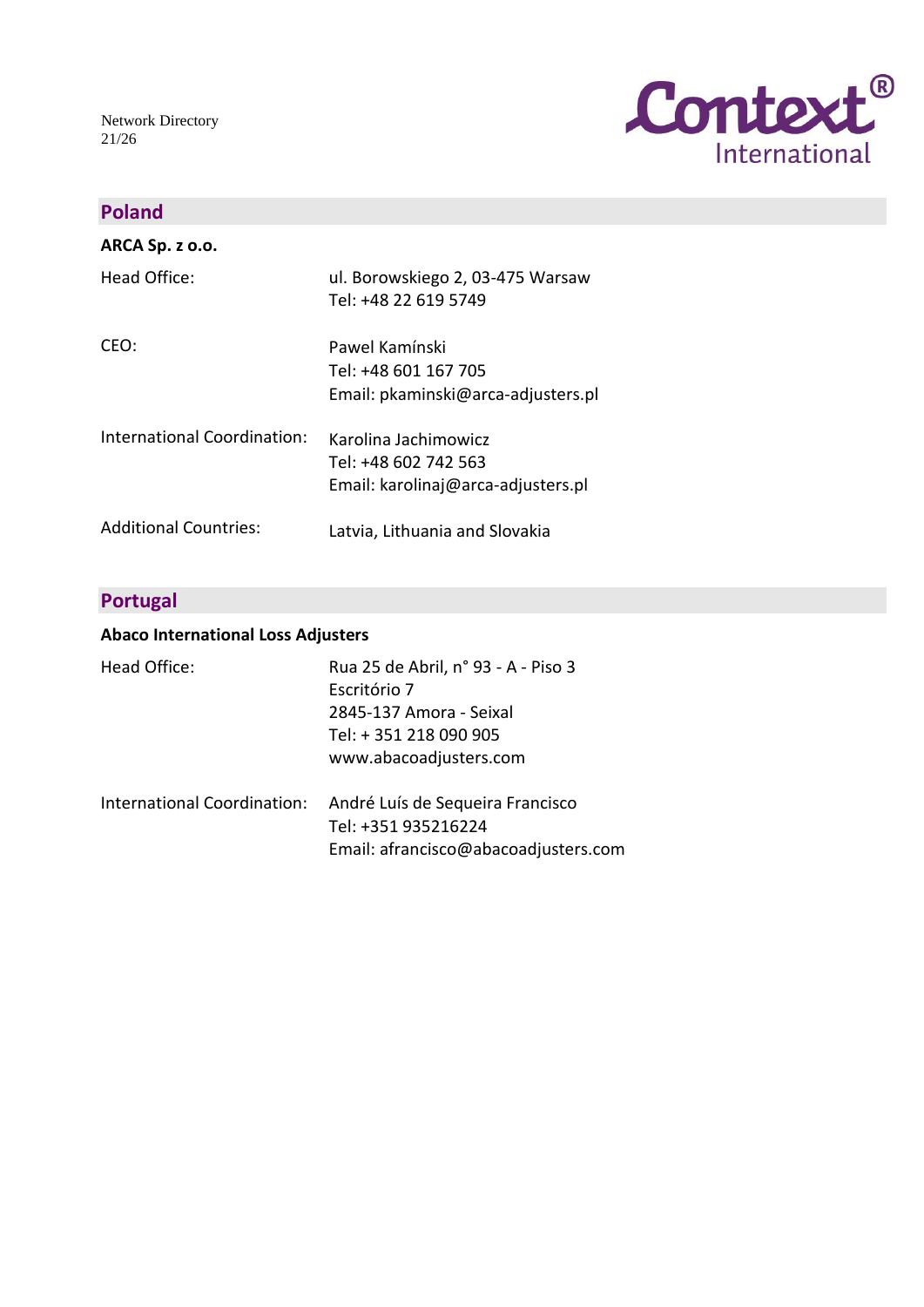Network Directory 22/26



| <b>Russia</b>                |                                                                                                           |
|------------------------------|-----------------------------------------------------------------------------------------------------------|
| <b>LABB LLC</b>              |                                                                                                           |
| Head Office:                 | 41A Bolshoy Afanasyevskiy pereulok<br>119019 Moscow<br>Tel: +7 495 249 2491<br>www.lossadjuster.ru        |
| CEO:                         | <b>Dmitriy Kharitonov</b><br>Tel: +7 962 979 5741<br>Email: dkharitonov@lossadjuster.ru                   |
| International Coordination:  | Sergey Vasilenko<br>Tel: +7 915 427 4787<br>Email: svasilenko@lossadjuster.ru                             |
| <b>Additional countries:</b> | Armenia, Azerbaijan, Belarus, Kazakhstan, Kyrgyzstan, Tajikistan,<br>Turkmenistan, Ukraine and Uzbekistan |

### **Singapore**

### **Toplis and Harding (Singapore) Pte Ltd**

| Head Office:                | 133 Cecil Street<br>#17-01A Keck Seng Tower<br>Singapore 069535<br>+65 6226 2122 |
|-----------------------------|----------------------------------------------------------------------------------|
| CEO:                        | James Ho Soo Kee<br>+65 9674 3820<br>hosookee@toplis.com.sg                      |
| International Coordination: | Victor Fong<br>+65 9682 3799<br>victorfong@toplis.com.sg                         |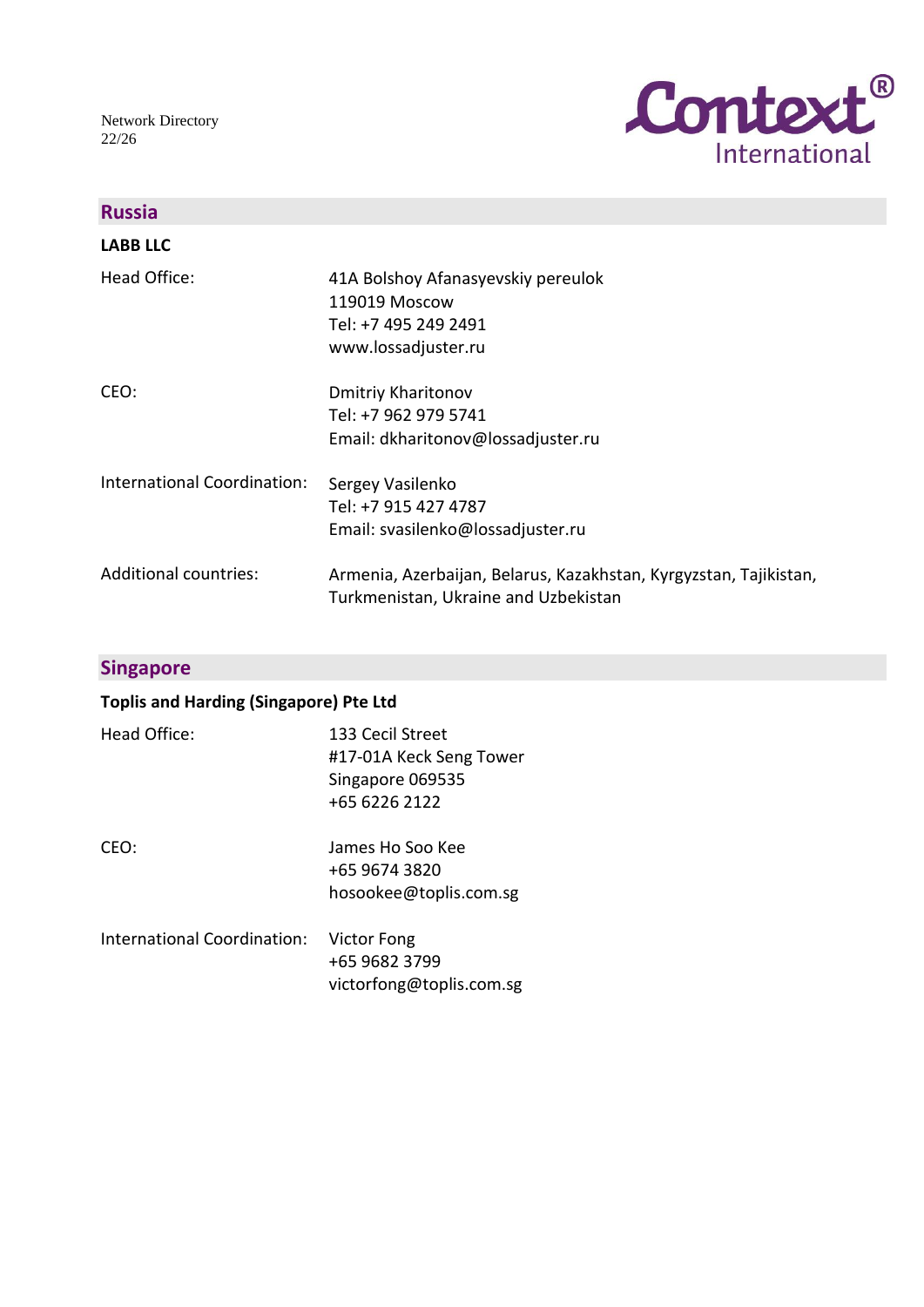Network Directory 23/26



### **South Africa**

**Specialist & Commercial Loss Adjusters (Pty) Ltd**

| Head Office:                              | 387 Vale Avenue - Ferndale - Randburg<br>PostNet Suite 230 - Postbag X10039 - Randburg - 2125<br>www.scla.co.za<br>+27 861 776 5677 |
|-------------------------------------------|-------------------------------------------------------------------------------------------------------------------------------------|
| International Coordination: Richard Baker |                                                                                                                                     |

Tel: +2711 804 2293 Email: rbaker@specadj.co.za

### **South Korea**

### **TOP Loss Adjusters Co Ltd**

| Head Office: | #301, Samchang Plaza Building |
|--------------|-------------------------------|
|              | Mapo-Daero (173, Dohwa-dong)  |
|              | Mapo-gu, Seoul 121-745        |
|              | Tel: +82 70 8255 3000         |
|              |                               |

| CEO / International | Terry O. Chun                 |
|---------------------|-------------------------------|
| Coordination:       | Tel: +82 10 5295 1589         |
|                     | Email: terrychun@toplac.co.kr |

### **Spain**

### **Abaco International Loss Adjusters**

| Head Office:                       | C/Alcalá 498 Ático<br>28027 Madrid<br>Tel: +34 913 750 490<br>www.abacoadjusters.com |
|------------------------------------|--------------------------------------------------------------------------------------|
| CEO:                               | Pedro Jiménez Carmena<br>Tel: +34 91 375 0490<br>Email: pjimenez@abacoadjusters.com  |
| <b>International Coordination:</b> | Nicola Maguire<br>Tel: +34 677 579 950<br>Email: nmaguire@abacoadjusters.com         |
| <b>Additional Countries:</b>       | Canary Islands and Portugal                                                          |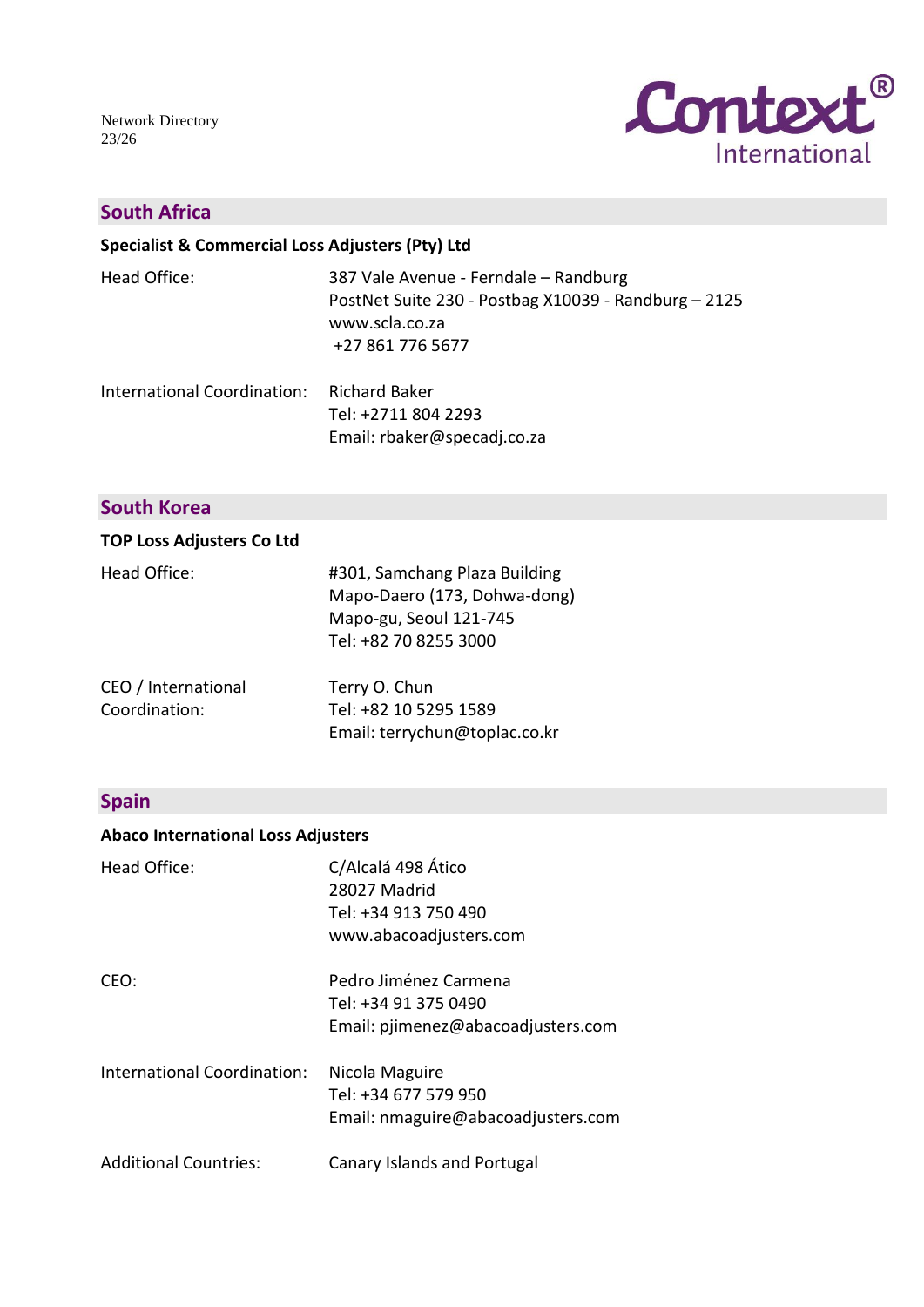Network Directory 24/26



### **Sweden**

| Skadekonsult AB                      |                                                                                                       |
|--------------------------------------|-------------------------------------------------------------------------------------------------------|
| Head Office:                         | Essingeringen 24 B / P.O. Box 12810<br>Stockholm 112 97<br>Tel: +46 8 737 8500<br>www.skadekonsult.se |
| CEO / International<br>Coordination: | Håkan Leste<br>Tel: +46 70 791 5825<br>Email: hakan.leste@skadekonsult.se                             |
| <b>Additional Countries:</b>         | Norway                                                                                                |

#### **Taiwan**

#### **MYI Ltd.**

| Head Office:                         | 6th Floor, 76 Nanking East Road<br>Section 2, Taipei 10457<br>Tel: +886 2 2581 2478<br>www.mclarensyoung.com |
|--------------------------------------|--------------------------------------------------------------------------------------------------------------|
| CEO / International<br>Coordination: | Wendy Chen<br>Tel: +886 9122 92989<br>Email: wendy.chen@mclarens.com                                         |

# **Thailand**

| <b>Bell Survey Ltd</b>      |                                                                                                                                               |
|-----------------------------|-----------------------------------------------------------------------------------------------------------------------------------------------|
| Head Office:                | 5th Floor, Modern Town Building, 87/77-81 Ekamai Road,<br>Kwaeng Klongton Nua, Bangkok, 10110<br>Tel: +66 2 381 7291<br>www.bellsurveybkk.com |
| CEO:                        | Niran Drewpanich<br>Tel: +66 22 381 7291<br>Email: niran@bellsurveybkk.th.com                                                                 |
| International Coordination: | Raymond Tierra<br>Tel: +66 01 889 8948<br>Email: raymondt@bellsurveybkk.th.com                                                                |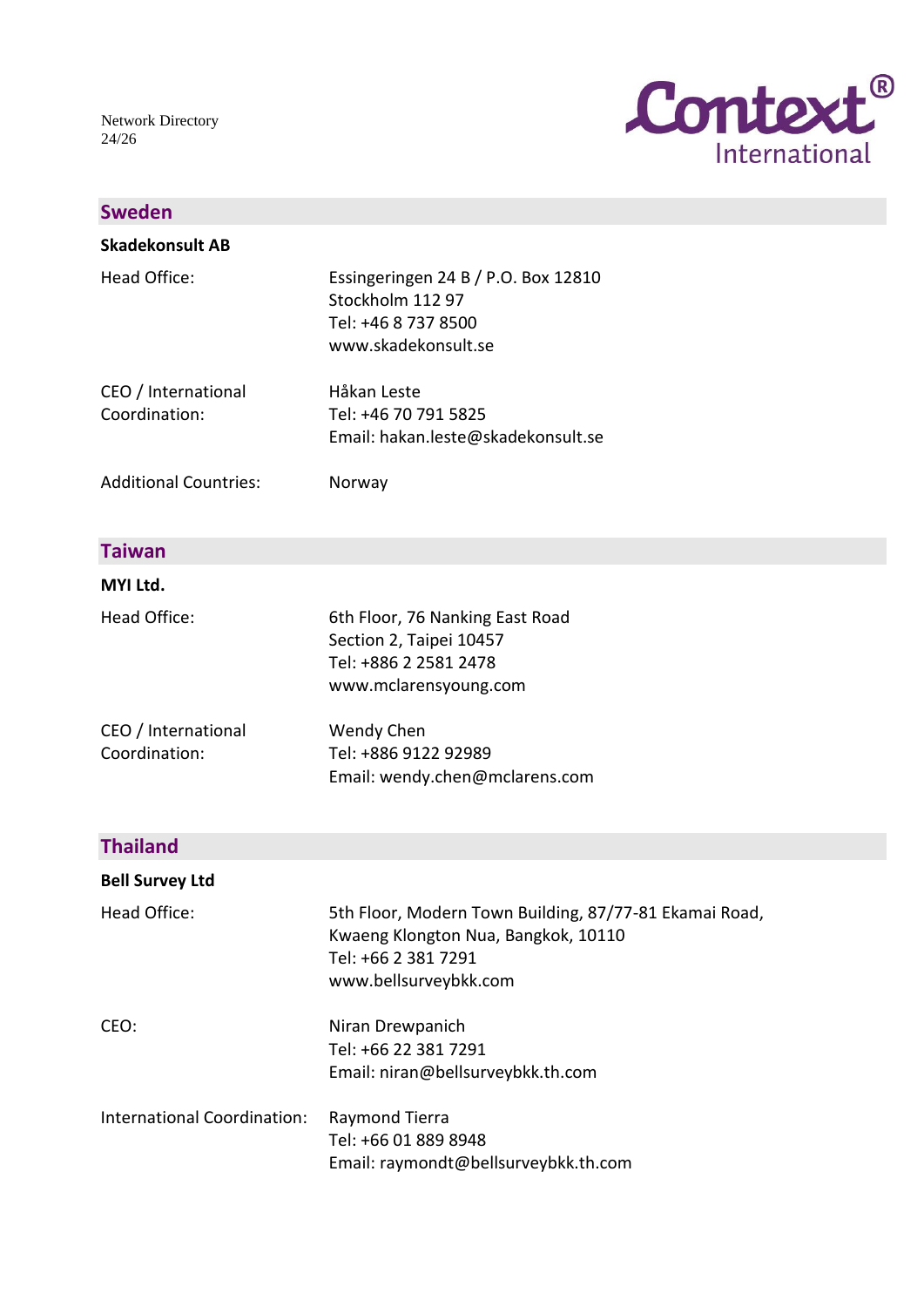Network Directory 25/26



### **Turkey**

### **Yeditepe Sigorta Ekspertiz Hizmetleri A.Ş**

| Head Office:                 | <b>Yeditepe Building</b><br>Kardal Cad. No: 108, Icerenkoy<br>Ataşehir, İstanbul<br>Tel: +90 216 574 4444<br>www.yeditepegroup.com |
|------------------------------|------------------------------------------------------------------------------------------------------------------------------------|
| CEO:                         | Naşit Yamanyar<br>Tel: +90 532 314 6734<br>Email: nyamanyar@yeditepegroup.com                                                      |
| International Coordination:  | Sezer Tanju Öneer<br>Tel: +90 532 423 9864<br>Email: sezer.oner@yeditepegroup.com                                                  |
| <b>Additional Countries:</b> | Cyprus (North)                                                                                                                     |

### **United Kingdom**

### **FitzGeraldConsulting Ltd.**

| Head Office:                       | P.O. Box 5003<br>Brighton BN50 9DN<br>Tel: +44 1273 468575 or +44 7970 246 419<br>www.fitzgeraldconsulting.co.uk |
|------------------------------------|------------------------------------------------------------------------------------------------------------------|
| CEO:                               | <b>Bev FitzGerald</b><br>Tel: +44 7815 810 772<br>Email: bev@fitzgeraldconsulting.co.uk                          |
| <b>International Coordination:</b> | <b>Katy Emerson</b><br>Tel: +44 7970 246 419<br>Email: katy@fitzgeraldconsulting.co.uk                           |